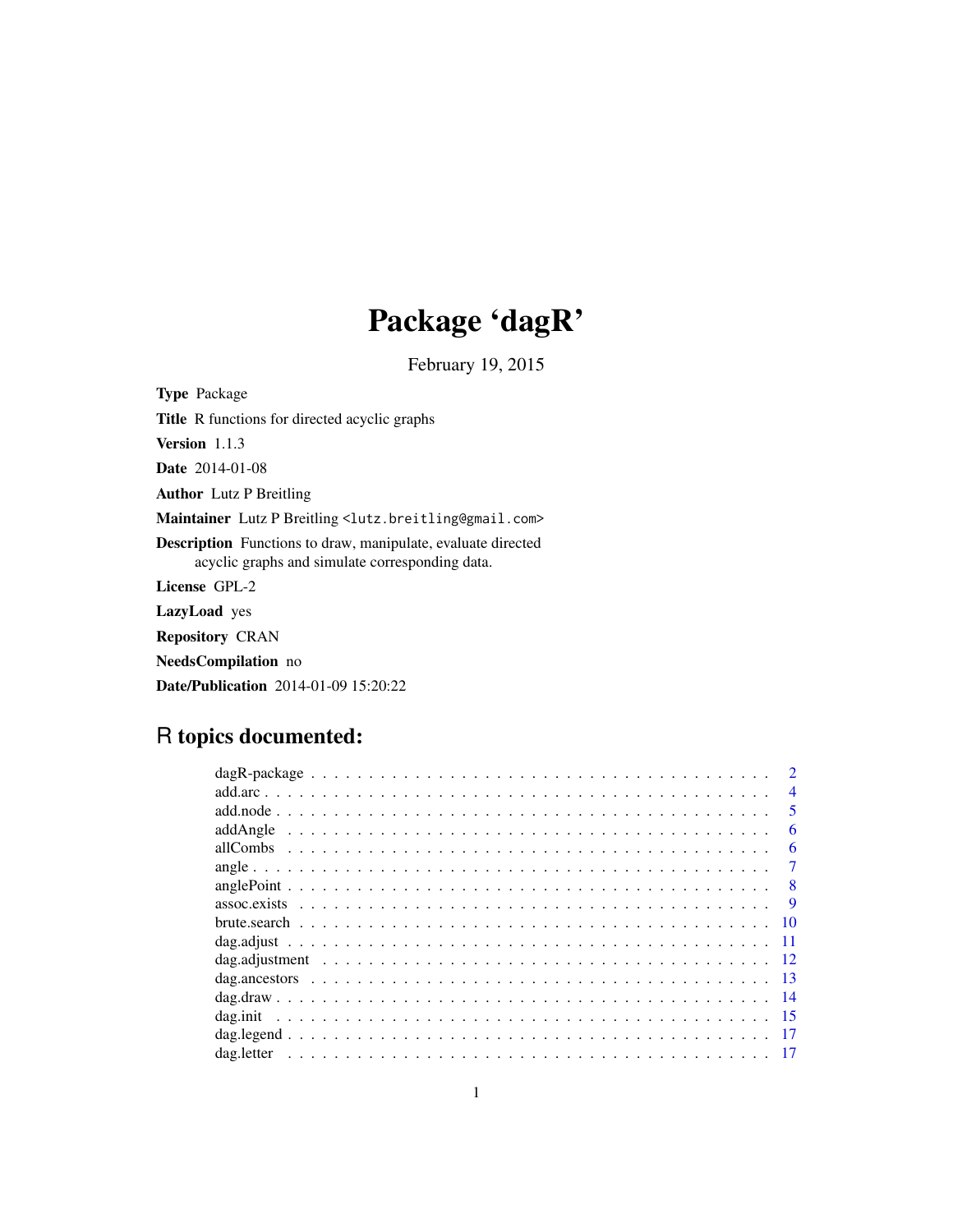<span id="page-1-0"></span>

| Index | 42            |
|-------|---------------|
|       | 41            |
|       | 40            |
|       | 39            |
|       | 38            |
|       | 37            |
|       | 36            |
|       | 35            |
|       | 34            |
|       | 33            |
|       | 32            |
|       |               |
|       | 31            |
|       |               |
|       | 28            |
|       | 28            |
|       | 27            |
|       |               |
|       | <sup>26</sup> |
|       | 25            |
|       |               |
|       | 23            |
|       | 23            |
|       |               |
|       |               |
|       |               |
|       |               |

dagR-package *R functions for directed acyclic graphs*

# Description

The package dagR (pronounce "dagger") contains a couple of functions to draw, manipulate and evaluate directed acyclic graphs (DAG), with a focus on epidemiologic applications, namely the assessment of adjustment sets and potentially biasing paths. The functions for finding and evaluating paths essentially implement the graphical algorithms outlined in Greenland (1999).

When using this package for your work, please cite Breitling (2010).

*Note: As spelled out in the license, this suite of functions comes without any warranty, and cautious use is strongly advised. Although testing was carried out as meticulously as possible, it must be expected that bugs or errors remain, in particular in the early versions of the package. Please report any problems, concerns, but also suggestions for improvements or extensions to the author.*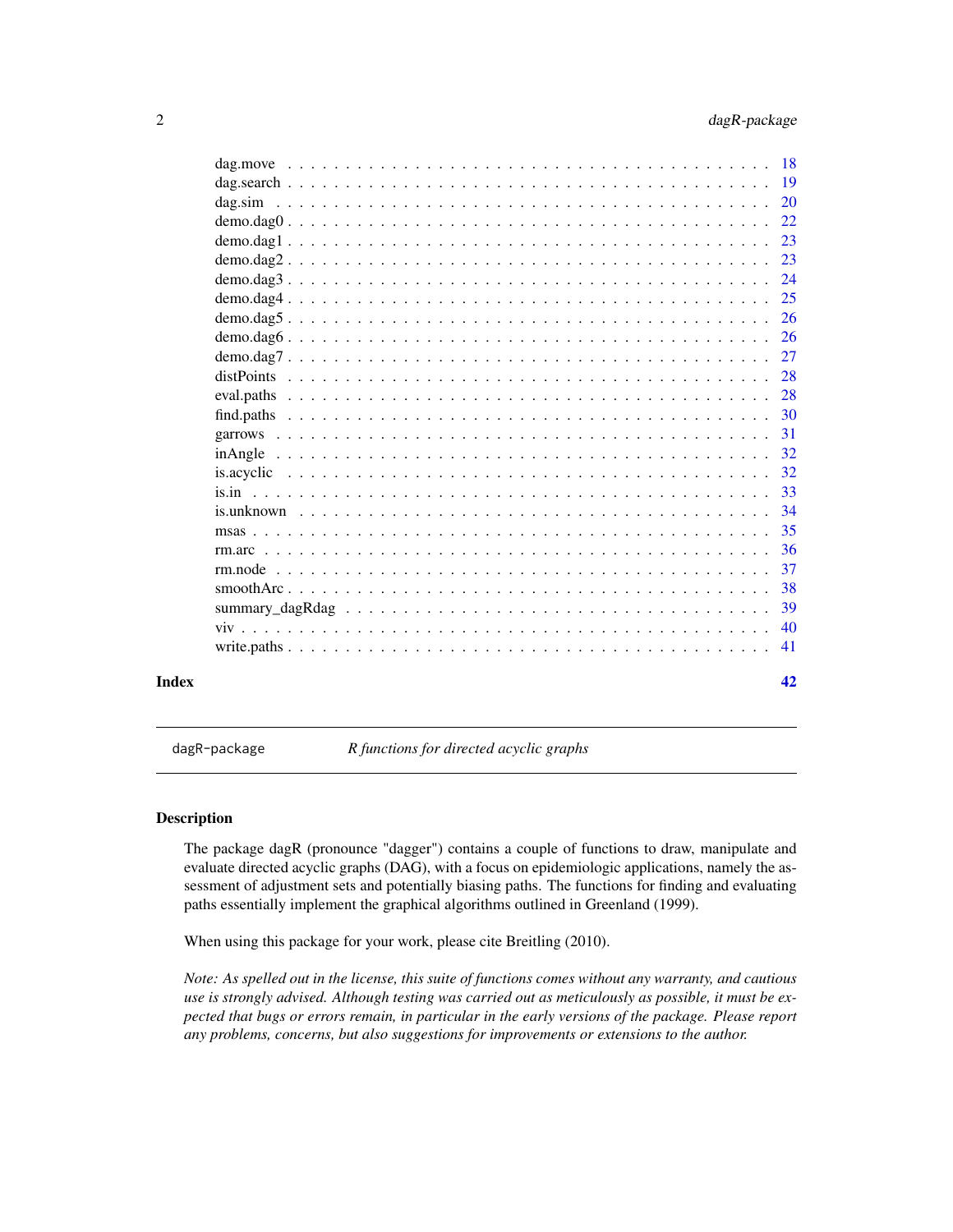# <span id="page-2-0"></span>dagR-package 3

Important additions in future versions could be e.g. improved drawing routines with better formatting of alternative node symbols in the DAG (taking into account the string length) and algorithms with intelligent/efficient search for minimal adjustment sets.

#### Details

| Package:  | dagR       |
|-----------|------------|
| Type:     | Package    |
| Version:  | 1.1.3      |
| Date:     | 2014-01-08 |
| License:  | $GPL-2$    |
| LazyLoad: | yes        |

dag. init is used for setting up DAGs. See the code of the functions demo.dag0 to demo.dag6 for example code. To adjust and/or evalute DAGs for biasing paths, use [dag.adjust](#page-10-1), [dag.draw](#page-13-1) for drawing a DAG, dag, search uses brute, search to evaluate all possible adjustment sets, allowing the identification of minimal sufficient adjustment sets using [msas](#page-34-1). dag. sim simulates data (normally distributed or binary) according to the causal structure given by a DAG object (Breitling (submitted)). At present, summary\_dagRdag can summarize a DAG object. This should later become an S3 method.

Several helper functions currently are not hidden and should later be made internal.

*Please see the NEWS file for version changes and known open issues.*

#### Author(s)

Lutz P Breitling <lutz.breitling@gmail.com>

#### References

Breitling LP (2010). dagR: a suite of R functions for directed acyclic graphs. Epidemiology 21(4):586-587.

Breitling LP (submitted). Understanding confounding and data analytical strategies through DAGbased data simulations.

Greenland S, Pearl J, Robins JM (1999). Causal diagrams for epidemiologic research. Epidemiology 10(1):37-48.

```
dag1<-demo.dag1();
dag.draw(dag1);
dag1a<-dag.adjust(dag1, 3);
dag.draw(dag1a);
dag1s<-dag.search(dag1);
summary_dagRdag(dag1);
summary_dagRdag(dag1a);
summary_dagRdag(dag1s);
```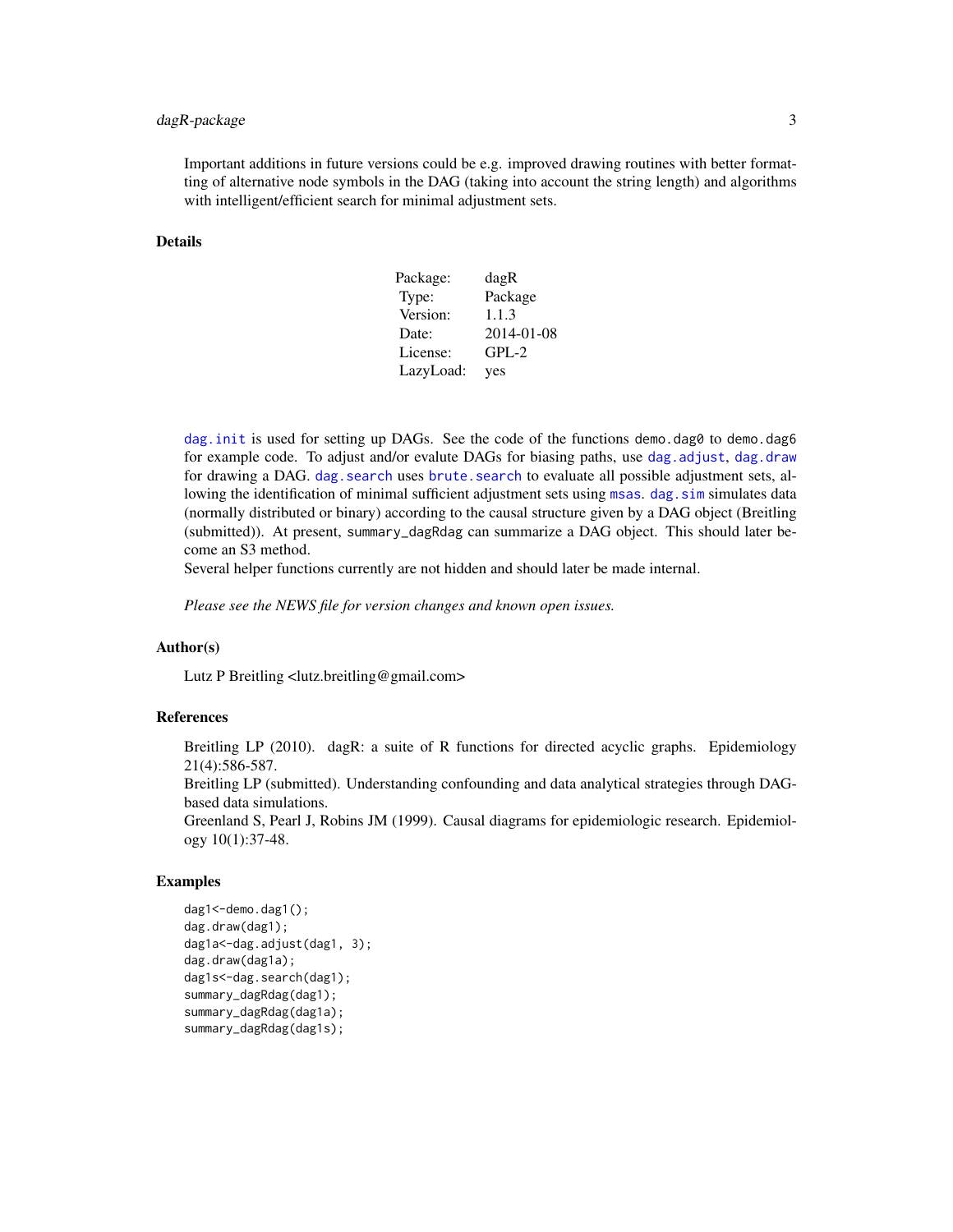<span id="page-3-1"></span><span id="page-3-0"></span>

Function to conveniently add an arc to an existing DAG.

# Usage

add.arc(dag, arc, type = 0)

# Arguments

| dag  | The DAG to which an arc should be added.                                                                                                                                                                                                                                         |
|------|----------------------------------------------------------------------------------------------------------------------------------------------------------------------------------------------------------------------------------------------------------------------------------|
| arc  | A vector of length 2, indicating from which node (first element) to which node<br>(second element) the arc is to go. Note: the node numbering follows the num-<br>bering of the existing DAG (as shown in dag. draw with option numbering=T),<br>not the numbering of dag. init. |
| type | $0$ (=default) for a directed arc, 1 for an undirected association.                                                                                                                                                                                                              |

# Value

A DAG with the arc (and corresponding arc.type) added, and with the path-related variables (paths, pathsN, path.status, searchType, searchRes) removed.

# Author(s)

Lutz P Breitling <lutz.breitling@gmail.com>

# See Also

[rm.arc](#page-35-1), [add.node](#page-4-1), [rm.node](#page-36-1)

```
dag1<-demo.dag1();
dag1b<-add.arc(dag1, arc=c(2,4));
```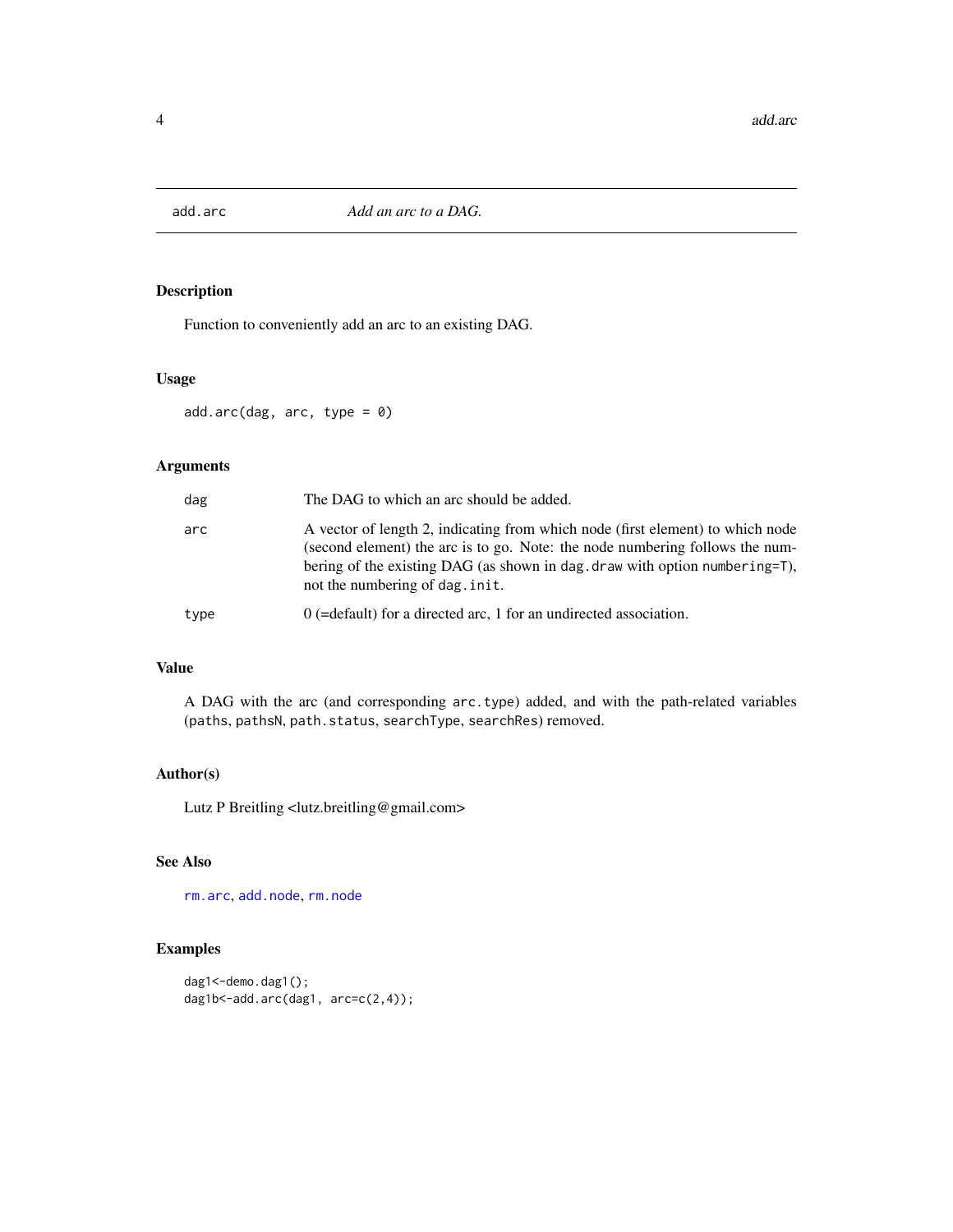<span id="page-4-1"></span><span id="page-4-0"></span>

Conveniently adds a node to an existing DAG, inserting its coordinates and label before the outcome node. Also updates the arcs correspondingly.

# Usage

add.node(dag, name = "unknown", type = 1,  $x = NA$ ,  $y = NA$ )

# Arguments

| dag  | The DAG to which the node is to be added.              |
|------|--------------------------------------------------------|
| name | Label for the node (defaults to "unknown").            |
| type | Type of node (1=covariable, 2=unknown); defaults to 1. |
| X    | X coordinate for the node position.                    |
| У    | Y coordinate for the node position.                    |

# Details

If no x and y coordinates are provided, the function places the node in an arbitrary position, slightly different with each additional node, so that one can more easily replace the nodes afterwards using dag.move.

# Value

A DAG with the new node added.

# Author(s)

Lutz P Breitling <lutz.breitling@gmail.com>

#### See Also

[rm.node](#page-36-1), [add.arc](#page-3-1), [rm.arc](#page-35-1)

```
dag1<-demo.dag1();
dag1a<-add.node(dag1);
```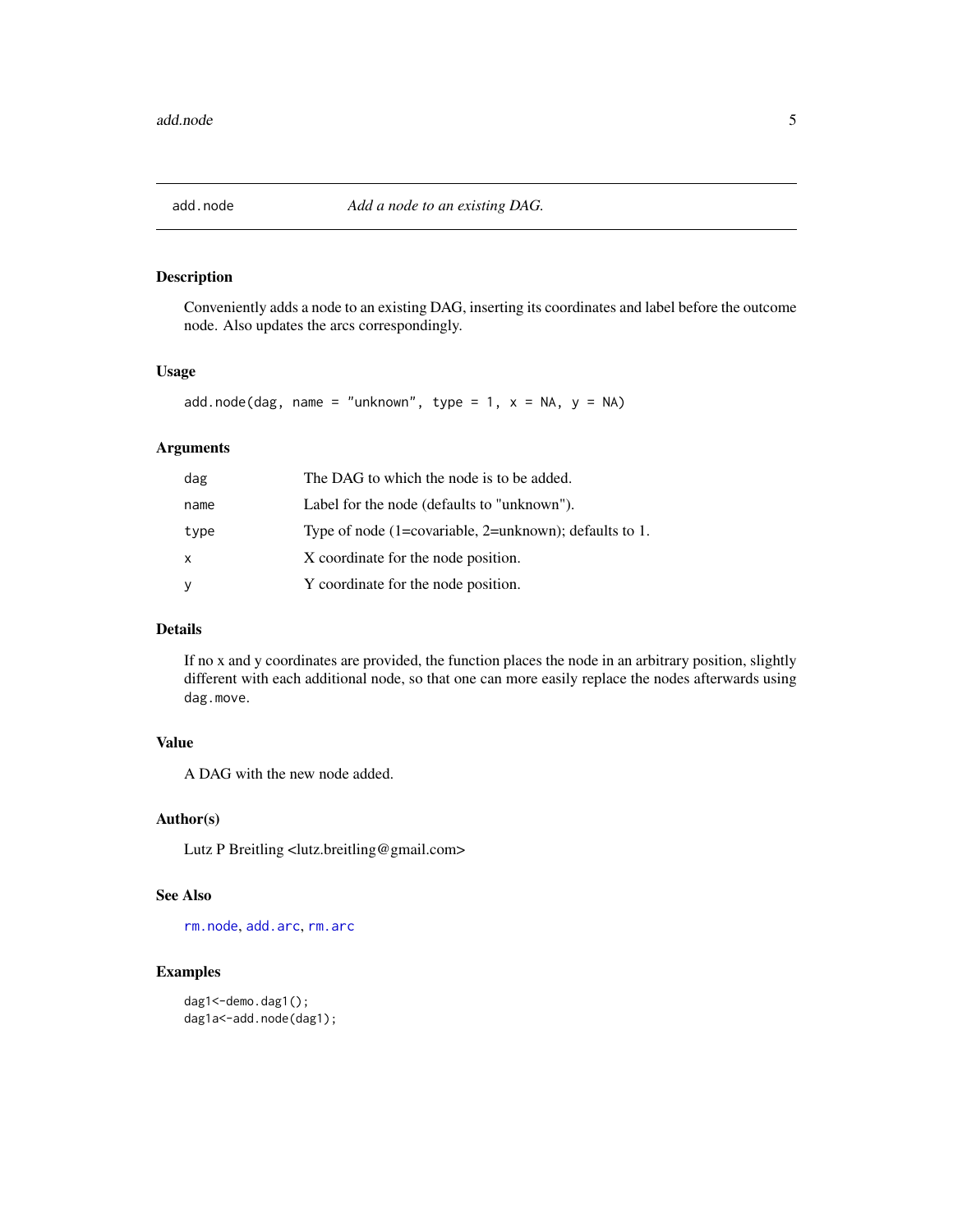<span id="page-5-1"></span><span id="page-5-0"></span>

Adds two radian angles together and applies modulus 2\*pi. This is internally called by smoothArc, though hardly needed.

# Usage

addAngle(a, b)

# Arguments

| a | Angle 1 in radian. |
|---|--------------------|
| b | Angle 2 in radian. |

# Value

numeric value [0, 2\*pi).

# Author(s)

Lutz P Breitling <lutz.breitling@gmail.com>

#### See Also

#### [smoothArc](#page-37-1)

# Examples

```
addAngle(0.5*pi, pi);
addAngle(1.5*pi, pi);
```
allCombs *Create all combinations of the elements of a vector.*

# Description

Creates a matrix with all combinations of 1 to all elements of the vector provided. Elements to occur in all combinations can be specified. This is internally called by brute.search.

#### Usage

 $allCombs(x, force = c(), trace = FALSE)$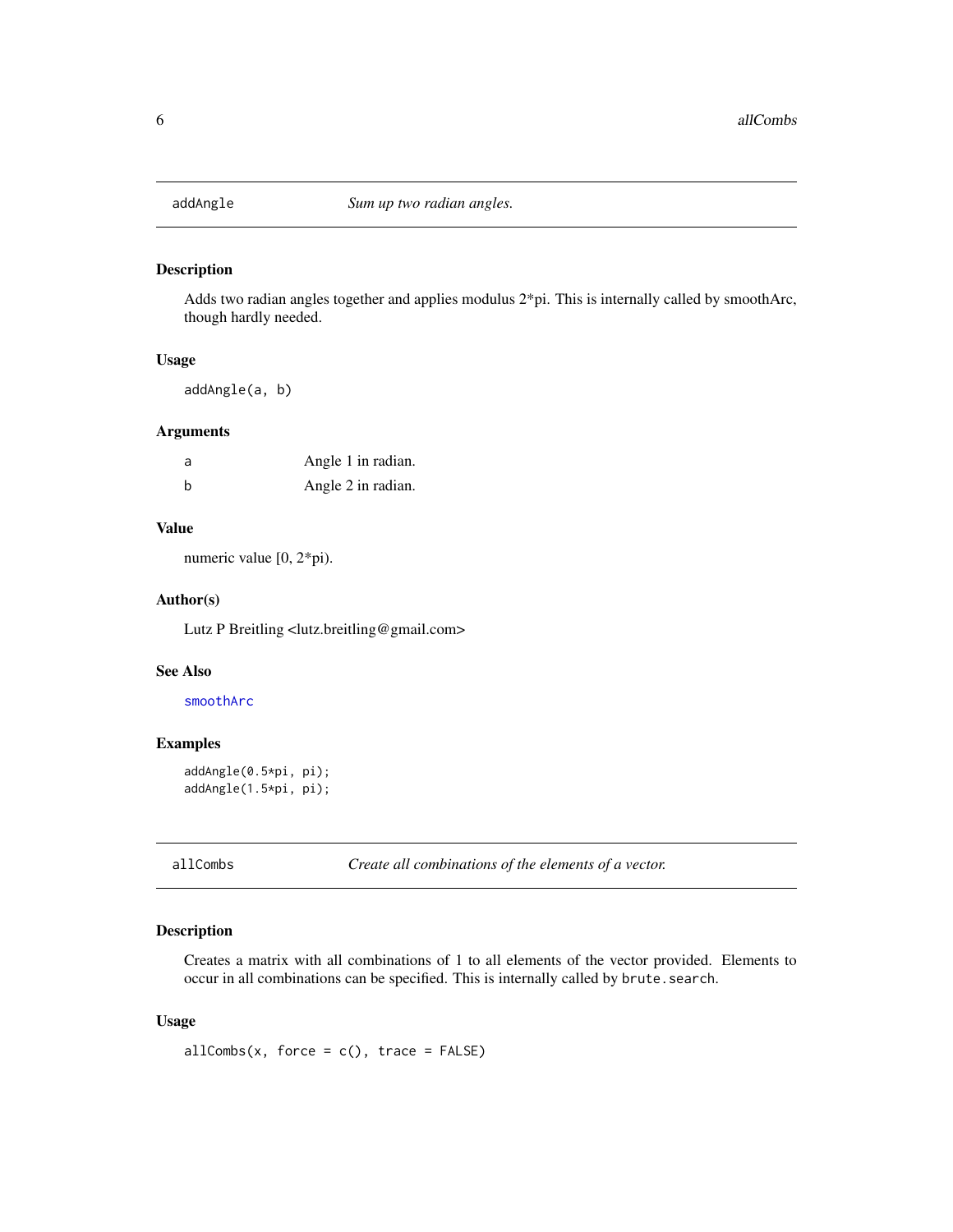#### <span id="page-6-0"></span>angle 7 and 7 and 7 and 7 and 7 and 7 and 7 and 7 and 7 and 7 and 7 and 7 and 7 and 7 and 7 and 7 and 7 and 7 and 7 and 7 and 7 and 7 and 7 and 7 and 7 and 7 and 7 and 7 and 7 and 7 and 7 and 7 and 7 and 7 and 7 and 7 and

# Arguments

|       | A vector of elements of which combinations are to be formed.                         |
|-------|--------------------------------------------------------------------------------------|
| force | A vector of elements that are supposed to occur in each combination.                 |
| trace | A boolean indicating if some output should be printed (TRUE) or not (FALSE=default). |

# Value

A matrix with one combination per row. For the shorter combinations, the columns to the right are filled up with NA.

# Author(s)

Lutz P Breitling <lutz.breitling@gmail.com>

# See Also

[brute.search](#page-9-1)

# Examples

allCombs(1:4, force=3);

angle *Calculate radian angle of line between two points.*

# Description

Calculates the radian angle of the line connecting two points. Internally called by smoothArc.

#### Usage

angle(A, B)

# Arguments

| Vector of length two indicating the coordinates of the first point.  |
|----------------------------------------------------------------------|
| Vector of length two indicating the coordinates of the second point. |

# Value

A numeric value [0, 2\*pi).

# Author(s)

Lutz P Breitling <lutz.breitling@gmail.com>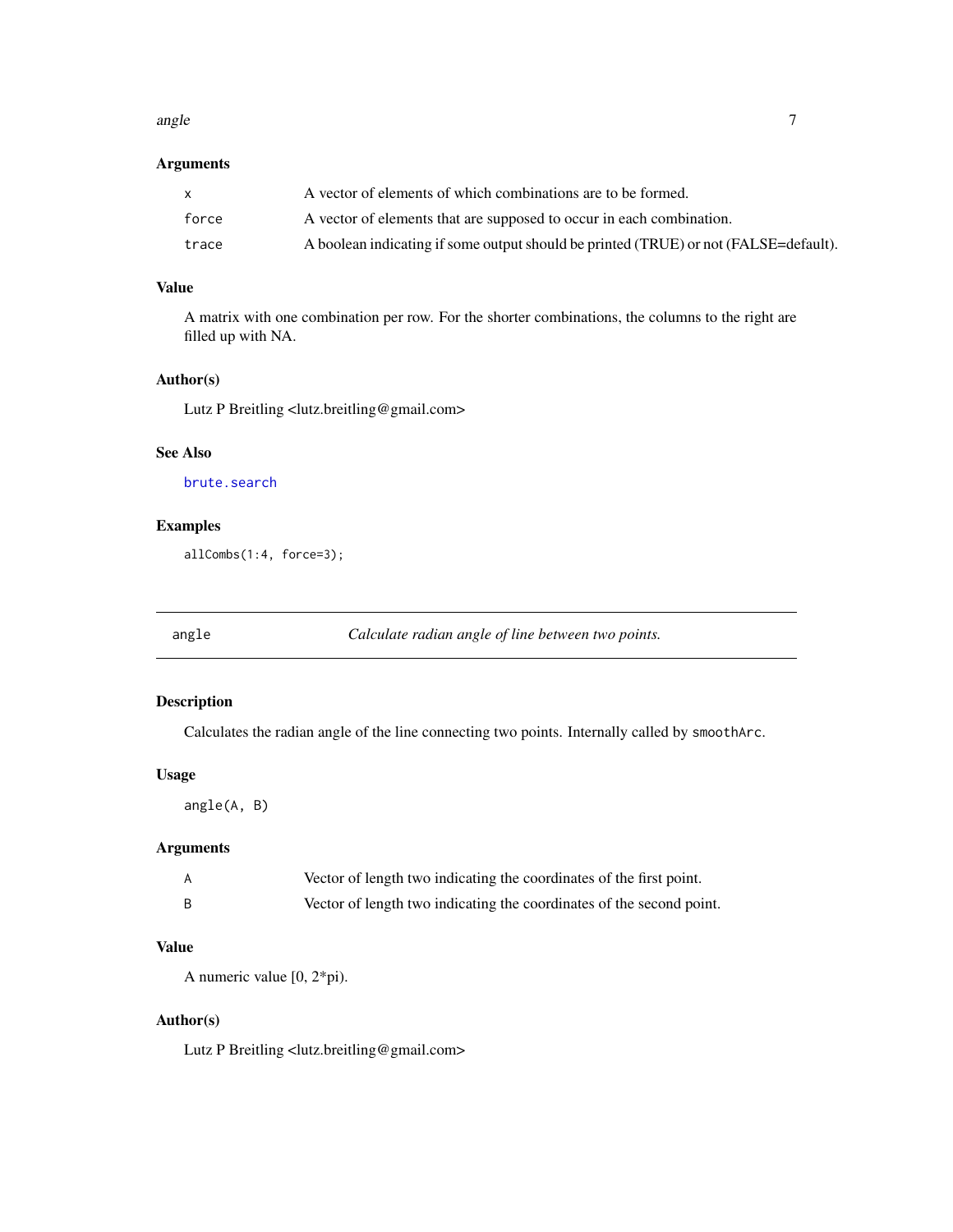# <span id="page-7-0"></span>See Also

[smoothArc](#page-37-1), [addAngle](#page-5-1)

# Examples

angle(c(0,0), c( 0,-1)) /pi; angle(c(0,0), c(-1,-1)) /pi; angle(c(0,0), c(-1, 0)) /pi; angle(c(0,0), c(-1, 1)) /pi; angle(c(0,0), c( 0, 1)) /pi; angle(c(0,0), c( 1, 1)) /pi; angle(c(0,0), c( 1, 0)) /pi; angle(c(0,0), c( 1,-1)) /pi;

anglePoint *Calculate coordinates at specific angle and distance.*

#### Description

A function calculating the coordinates of the point that is at a specific radian angle in a specific distance from a source point. Internally called by smoothArc.

# Usage

anglePoint(A, angl, len)

#### Arguments

| A    | Vector of length two with the coordinates of the source point.                  |
|------|---------------------------------------------------------------------------------|
| angl | Radian angle indicating into which direction the new point is to be calculated. |
| len  | The distance at which the new point is situated from the source point.          |

#### Value

A vector of length two with the coordinates of the new point.

#### Note

Another pretty superfluous helper function...

#### Author(s)

Lutz P Breitling <lutz.breitling@gmail.com>

# See Also

[smoothArc](#page-37-1)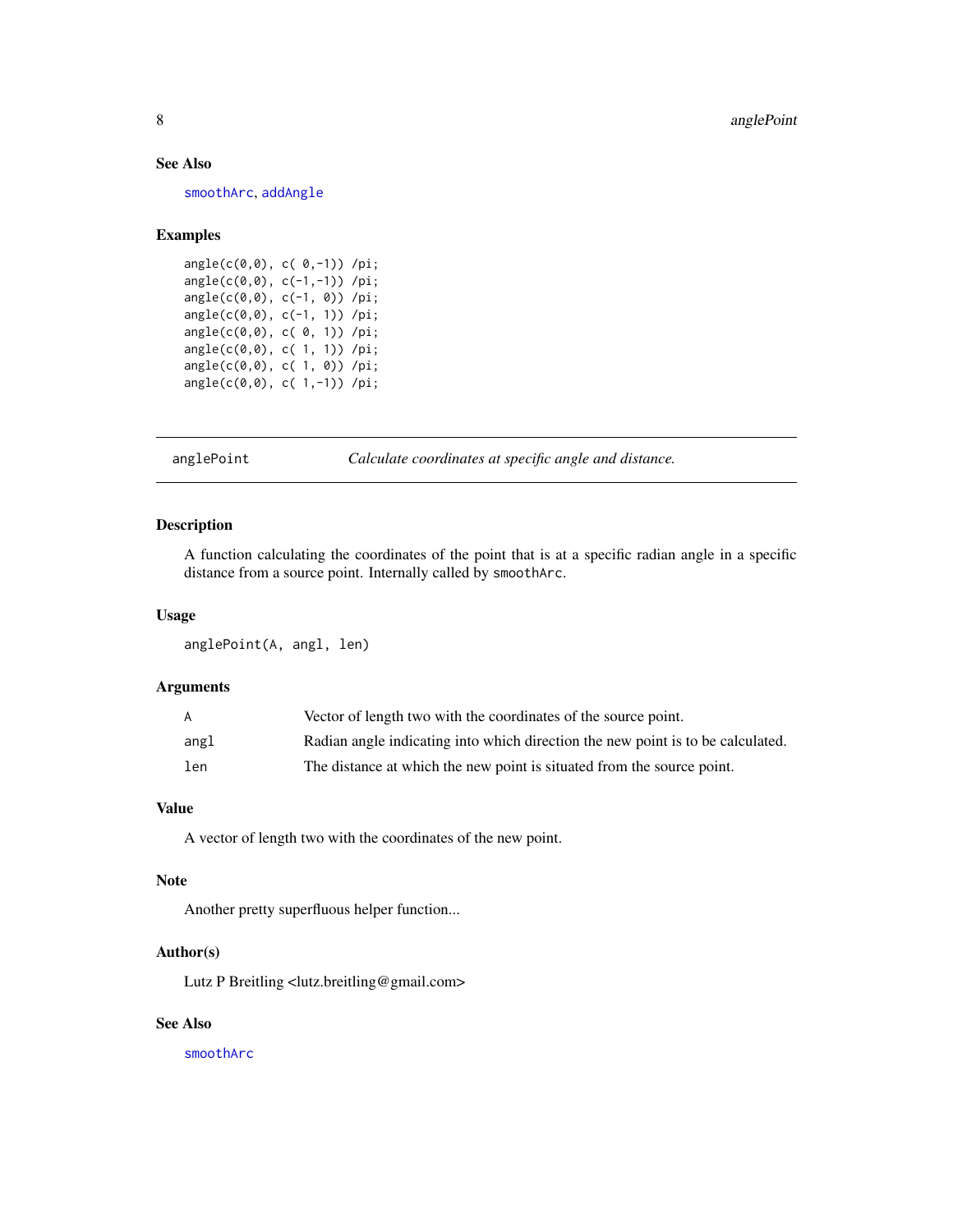#### <span id="page-8-0"></span>assoc.exists 9

# Examples

| round(anglePoint(c(0.0), |                             | 0, 0.5), 2);             |  |
|--------------------------|-----------------------------|--------------------------|--|
| round(anglePoint(c(0.0), |                             | pi/2, 0.5), 2);          |  |
| round(anglePoint(c(0.0), |                             | $pi, \ \theta.5), \ 2);$ |  |
| round(anglePoint(c(0,0), | $1.5 \star \pi$ , 0.5), 2); |                          |  |

assoc.exists *Check if association between two DAG nodes exists.*

# Description

Checks if an association between two DAG nodes already exists, i.e. does not need to be introduced when adjusting for a shared child etc. Internally called by [dag.adjustment](#page-11-1).

# Usage

```
assoc.exists(dag, a, b)
```
# Arguments

| dag | The DAG to be dealt with. |
|-----|---------------------------|
| a   | First node.               |
| h   | Second node.              |

# Value

A boolean indicating whether or not an association between first node and second node already exists.

# Author(s)

Lutz P Breitling <lutz.breitling@gmail.com>

```
dag1a<-dag.adjust(demo.dag1(), A=3);
assoc.exists(dag1a, 2, 4);
assoc.exists(dag1a, 2, 5);
```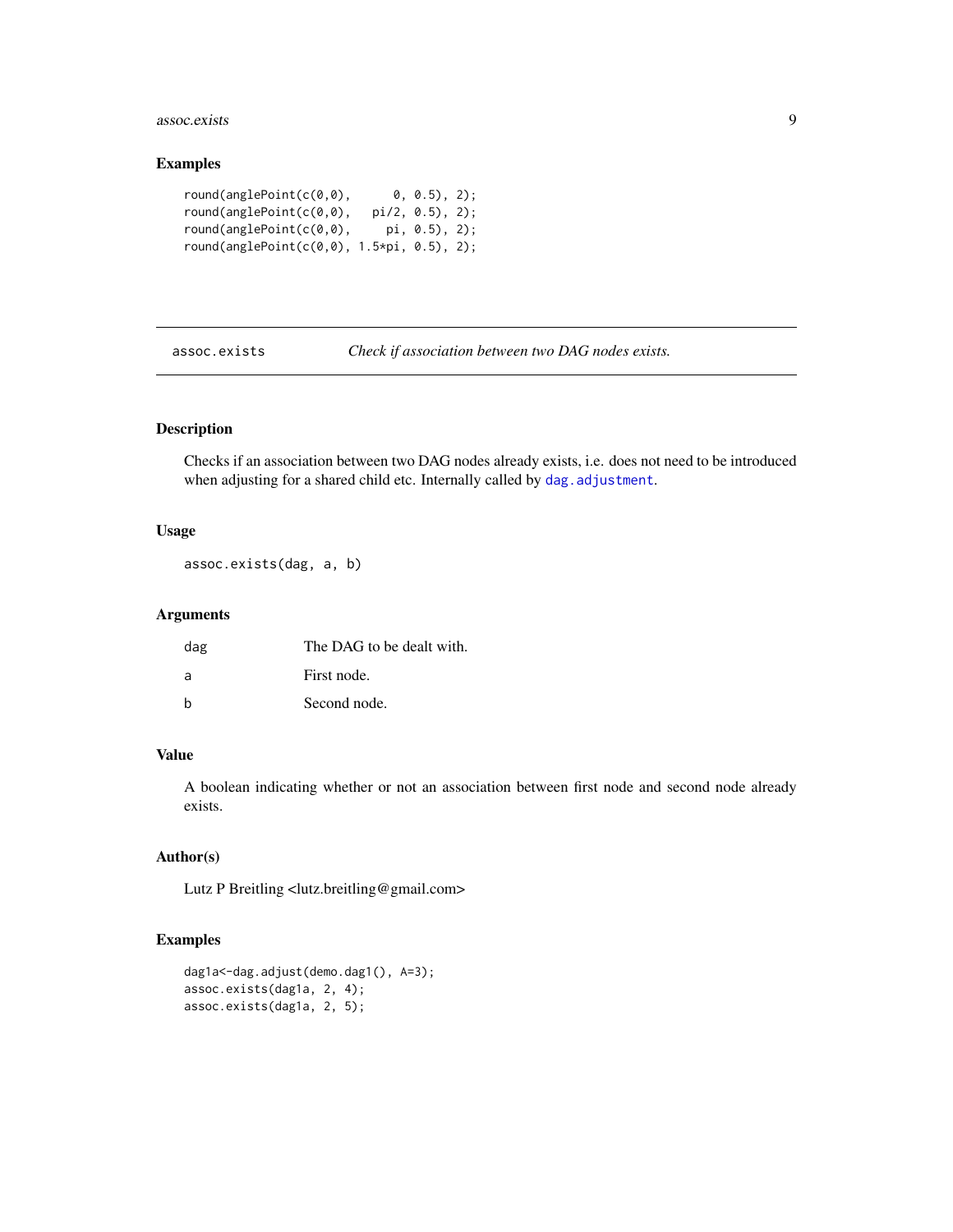Evaluates all adjustment sets of a DAG, optionally including adjustment sets including "unknown" nodes. If the DAG has a non-empty adjustment set, only adjustment sets including these adjustment variables are evaluated.

# Usage

```
brute.search(dag, allow.unknown = FALSE, trace = TRUE, stop = \theta)
```
#### Arguments

| dag           | The DAG to be evaluated.                                                                                                                                                |
|---------------|-------------------------------------------------------------------------------------------------------------------------------------------------------------------------|
| allow.unknown | Boolean indicating "unknown" nodes should be featured in the adjustment sets<br>to be evaluated (TRUE) or not (FALSE=default).                                          |
| trace         | Boolean indicating if some output should be produced (TRUE=default).                                                                                                    |
| stop          | If $=0$ , all eligible adjustment sets are evaluated. If $=1$ , evaluations are stopped<br>after the first sufficient adjustment set has been evaluated. Defaults to 0. |

#### Value

A dataframe with the first columns (X1..Xn) indicating the variables in the respective adjustment set evaluated. The column totalPaths indicates the number of paths found when adjusting for the respective set, and openPaths indicates the number of biasing paths.

#### Note

The output produced by brute. search allows to manually identify sufficient and minimal sufficient adjustment sets, which in the future should preferably be done by a helper summary function. The evaluation of a complicated DAG like demo.dag2 can take quite some time, and future functions should either employ more intelligent algorithms to search specifically for sufficient sets, or they should allow e.g. the evaluation of adjustment sets of specific sizes.

#### Author(s)

Lutz P Breitling <lutz.breitling@gmail.com>

```
bs<-brute.search(demo.dag1(), trace=FALSE);
bs;
```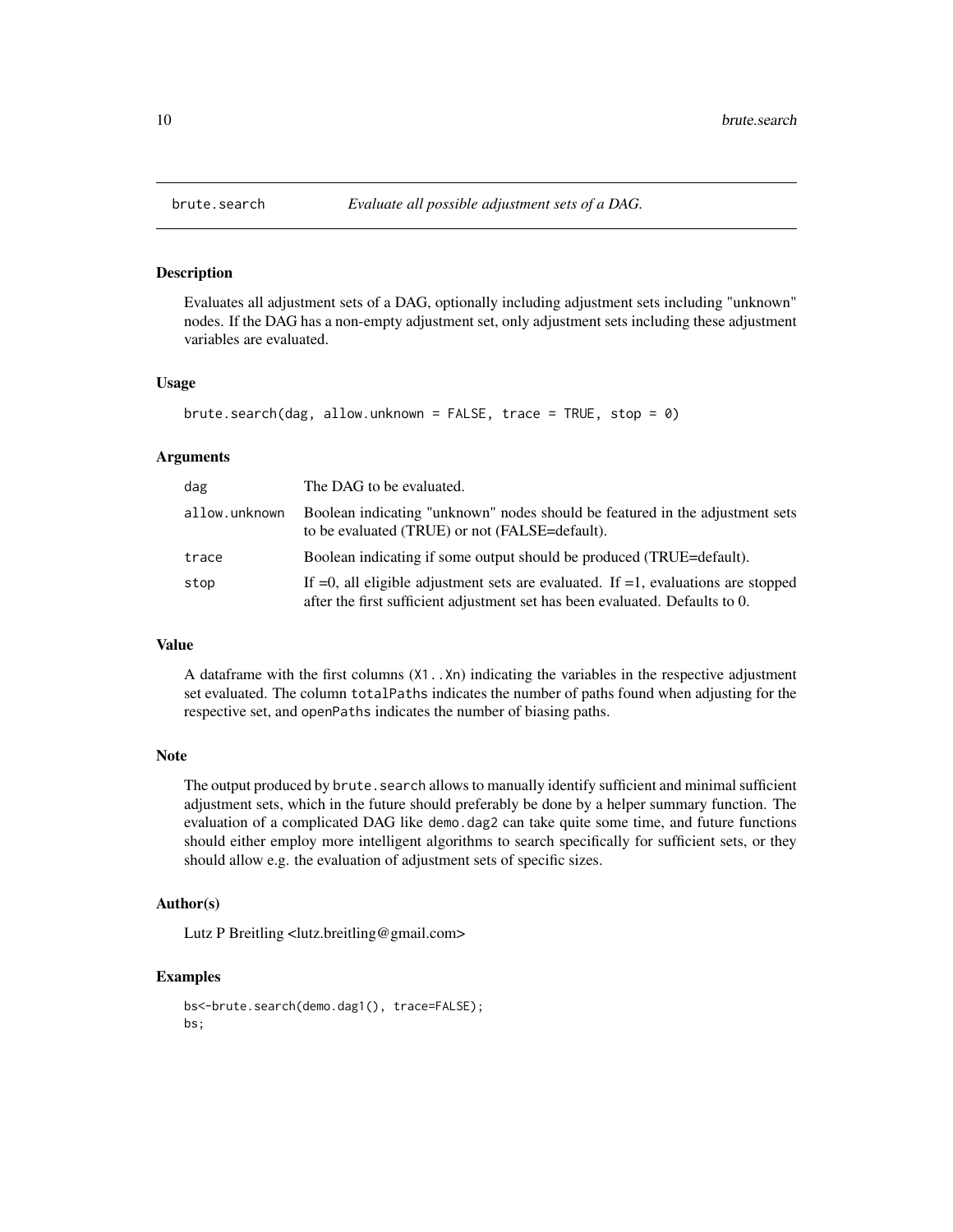<span id="page-10-1"></span><span id="page-10-0"></span>

The function looks for associations introduced by adjusting for the covariables specified, then looks for biasing paths, and finally evaluates these paths.

# Usage

dag.adjust(dag,  $A = c()$ )

#### Arguments

| dag | The DAG to be adjusted (or evaluated).                                            |
|-----|-----------------------------------------------------------------------------------|
| A   | Vector indicating the adjustment set. The numbering is according to the nodes     |
|     | vector of the DAG, which is shown e.g. in the legend of a DAG drawn by            |
|     | dag. draw. This numbering is different $(+1)$ from the one used in dag. init,     |
|     | because the nodes vector also contains the exposure at position 1 (in contrast to |
|     | <i>the covariables vector used in dag. init)!</i>                                 |

#### Details

If the adjustment set is empty, the function only looks for biasing paths and evalutes these.

#### Value

A DAG with the adjustment set A, and possibly with additional associations introduced by adjustment, biasing paths found, and the status of these.

If adjustment set is not empty, searchType and searchRes are set to NULL.

# Note

CAVE: Do not apply this to an already adjusted DAG, since this might not be handled appropriately (see documentation of dag.adjustment called by dag.adjust).

#### Author(s)

Lutz P Breitling <lutz.breitling@gmail.com>

# See Also

[dag.adjustment](#page-11-1), [find.paths](#page-29-1), [eval.paths](#page-27-1)

```
demo.dag1();
dag.adjust(demo.dag1());
dag.adjust(demo.dag1(), A=3);
```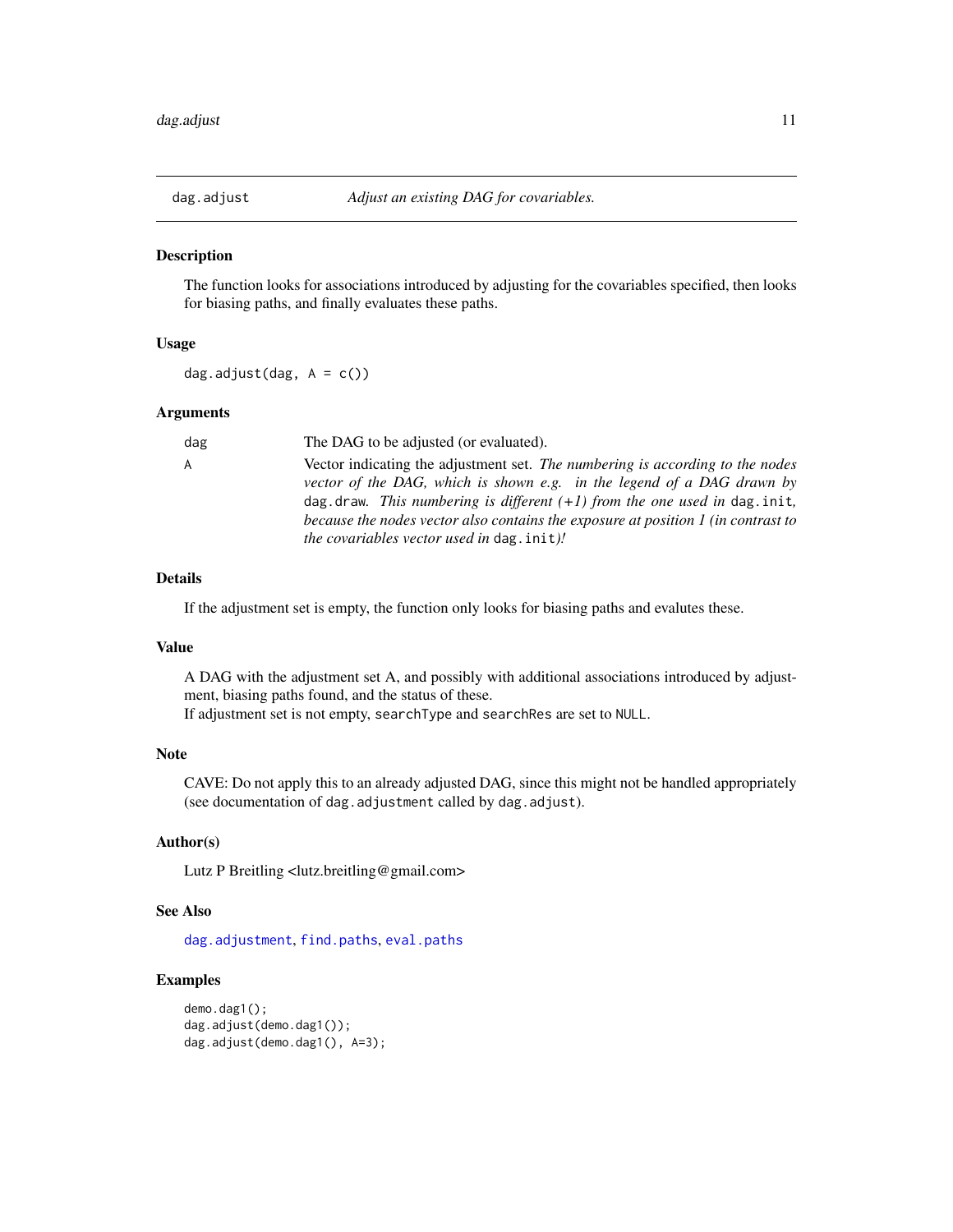<span id="page-11-1"></span><span id="page-11-0"></span>

Identifies the associations introduced by adjustment for the variables specified, and returns the DAG with these associations added. Note that this is called internally by dag, adjust, which makes sure that biasing paths are looked for and evaluted afterwards. Thus, dag.adjustment should 1.) *not* be called directly, and 2.) *not* be called on an already adjusted DAG!

#### Usage

dag.adjustment(dag, A=NULL)

#### **Arguments**

| dag | The DAG to be adjusted.           |
|-----|-----------------------------------|
| A   | The adjustment set to be applied. |

#### Details

The adjustment set A specified when calling dag.adjustment overrules the adjustment variables that are present in the DAG. To keep these in the adjustment set, one has to add them to A.

#### Value

A DAG with A as the adjustment set and the associations introduced by adjustment for A added to the DAG.

#### Note

You should *not* use dag. adjustment on an already adjusted DAG, since it cannot identify associations that had been introduced by the earlier adjustment. If the new adjustment set does not include the adjustment variables present in the first set, the new DAG might feature associations that actually only would be introduced when adjusting for the variables featured in the first but not second adjustment set.

#### Author(s)

Lutz P Breitling <lutz.breitling@gmail.com>

# See Also

[dag.adjust](#page-10-1), [find.paths](#page-29-1), [eval.paths](#page-27-1)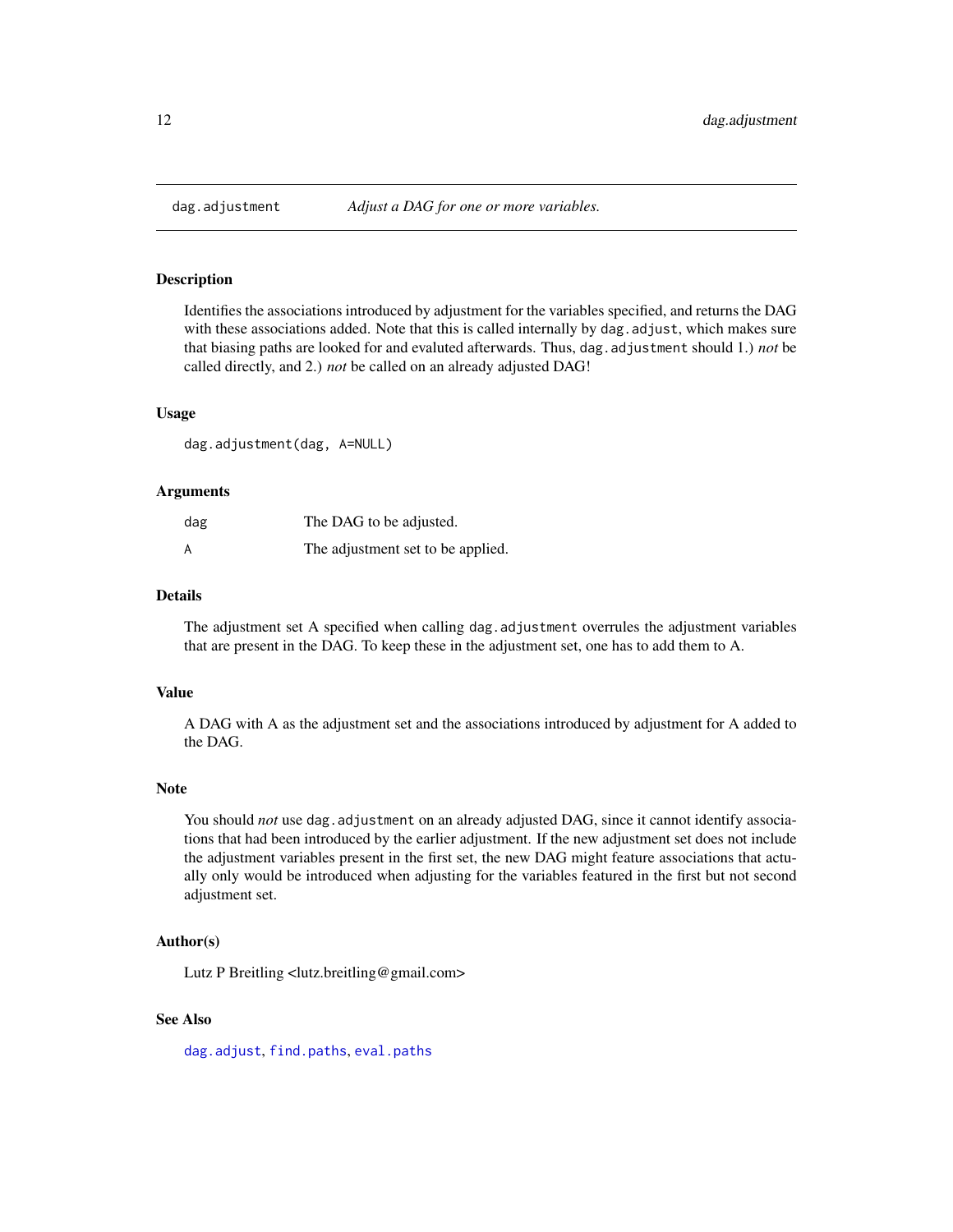# <span id="page-12-0"></span>dag.ancestors 13

#### Examples

```
dag1<-demo.dag1();
dag.draw(dag.adjust(dag1, 3));
dag.draw(dag.adjust(dag1, 2));
# problem when adjusting an adjusted DAG:
dag.draw(dag.adjust(dag.adjust(dag1, 3), c(2)));
```
dag.ancestors *Identify ancestors of DAG nodes.*

# Description

This identifies those nodes in a DAG that are ancestors of the nodes specified, i.e. acc. to the model depicted by the DAG they causally precede those nodes. Internally called by dag.adjustment in the context of finding associations introduced by adjustment.

#### Usage

dag.ancestors(dag, A)

#### Arguments

| dag | The DAG to be evaluated.                                    |
|-----|-------------------------------------------------------------|
|     | A vector of nodes for which ancestors are to be identified. |

# Value

A vector indicating which nodes are ancestors of those in A. Note that A actually is included at the beginning of the vector.

#### Author(s)

Lutz P Breitling <lutz.breitling@gmail.com>

# See Also

[dag.adjust](#page-10-1), [dag.adjustment](#page-11-1)

```
dag6<-demo.dag6();
dag.draw(dag6);
dag.ancestors(dag6,4);
dag.ancestors(dag6,3);
dag.ancestors(dag6,2);
dag.ancestors(dag6,1);
dag.ancestors(dag6,7);
```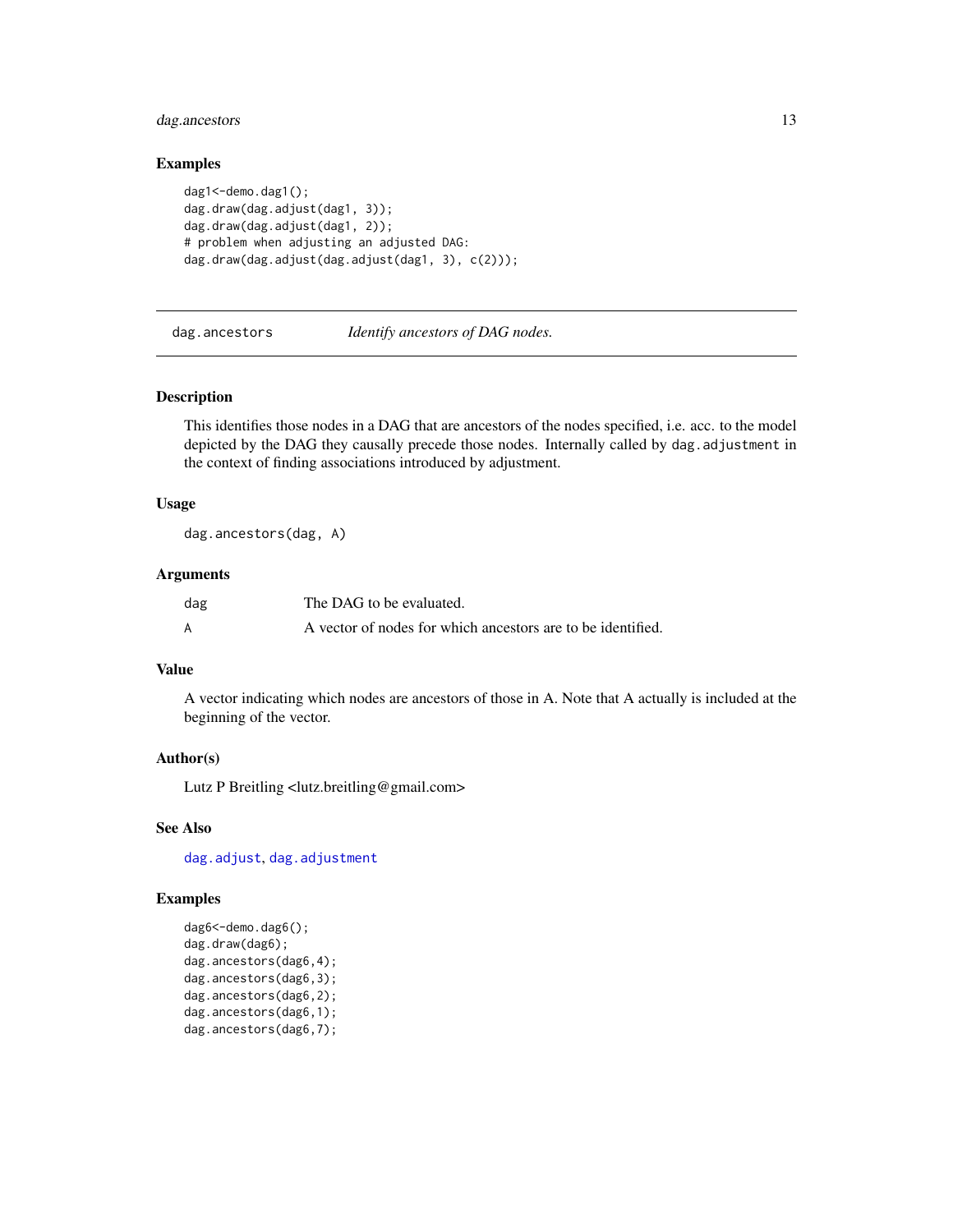<span id="page-13-1"></span><span id="page-13-0"></span>

Draws a DAG conforming to the dagR format. The nodes are represented by 'C' (covariables; numbered with subscripts) and 'U' (unknown/unmeasured covariables; numbered with subscripts), 'X' and 'Y' (exposure and outcome, respectively). A legend presents the names of the nodes. The X->Y arc is marked with a questionmark as the relationship of interest. Adjusted variables are under- and over-lined. Undirected associations are drawn with dashed lines. If paths have been identified (and evaluated), these (and their status) are written next to the legend.

#### Usage

```
dag.draw(dag, legend = TRUE, paths = TRUE, numbering = FALSE,
p = FALSE, alt.symb = TRUE, noxy = 0, ...)
```
#### Arguments

| The DAG to be drawn.                                                                                                                                                                                 |
|------------------------------------------------------------------------------------------------------------------------------------------------------------------------------------------------------|
| Boolean indicating whether a node legend should be included.                                                                                                                                         |
| Boolean indicating whether paths (and their status) should be written.                                                                                                                               |
| Boolean indicating whether the arcs should be numbered in the DAG.                                                                                                                                   |
| Boolean indicating whether the curving points of undirected associations should<br>be drawn.                                                                                                         |
| Boolean indicating if the alternative node symbols (dag\$symbols) should be<br>used. Note that especially the legends and paths will not be formatted nicely<br>if these symbols are longer strings. |
| Integer to indicate if the X->Y should not be drawn (0=default; 1=no arc; 2=arc,<br>but no question mark).                                                                                           |
| Currently not used.                                                                                                                                                                                  |
|                                                                                                                                                                                                      |

#### Value

Returns the DAG (for whatever reason...).

#### Author(s)

Lutz P Breitling <lutz.breitling@gmail.com>

# References

Breitling LP (2010). dagR: a suite of R functions for directed acyclic graphs. Epidemiology 21(4):586-587.

Greenland S, Pearl J, Robins JM (1999). Causal diagrams for epidemiologic research. Epidemiology 10(1):37-48.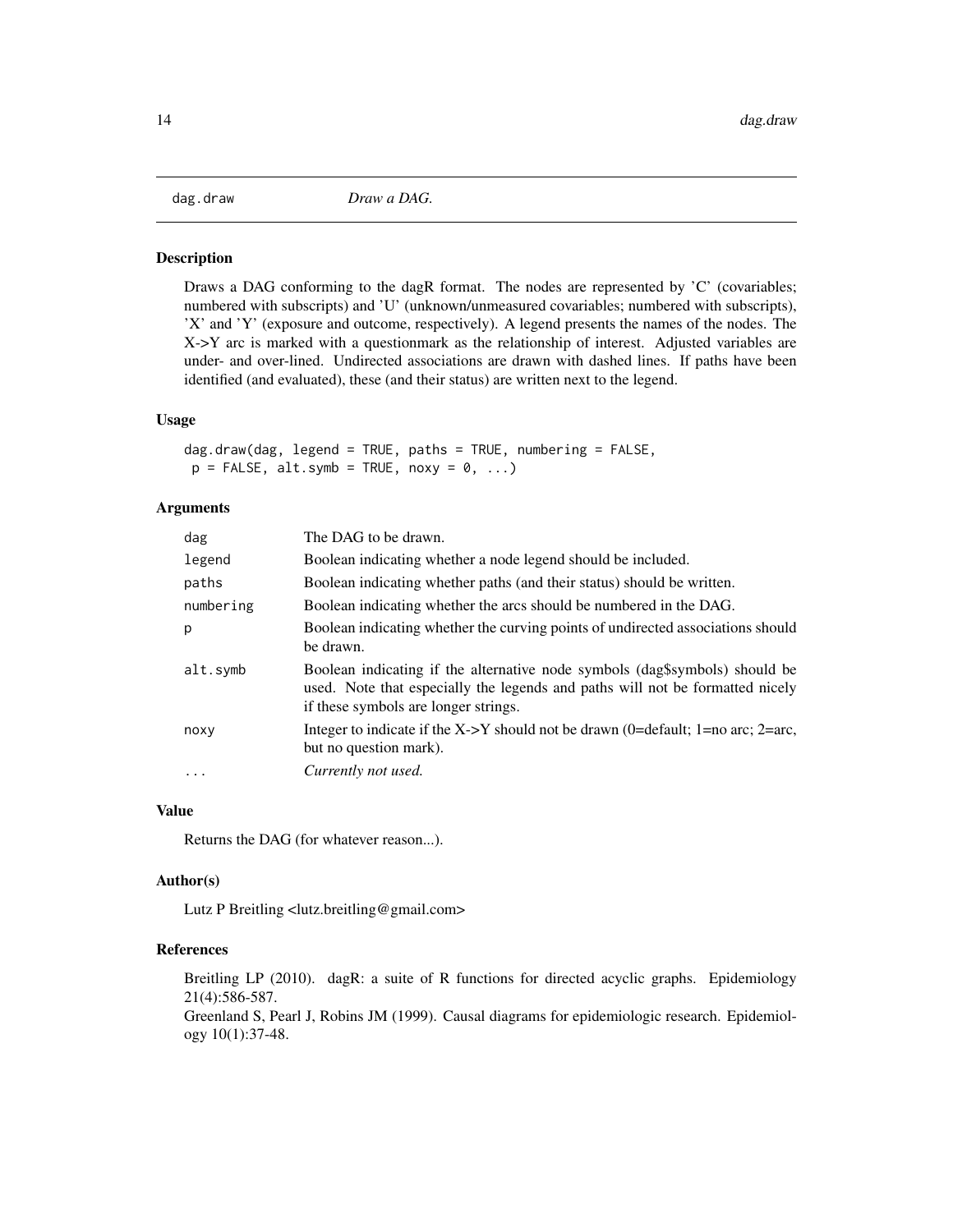#### <span id="page-14-0"></span>dag.init 15

# See Also

[dag.letter](#page-16-1), [garrows](#page-30-1), [smoothArc](#page-37-1), [dag.legend](#page-16-2), [write.paths](#page-40-1)

# Examples

```
dag.draw(demo.dag1());
dag.draw(dag.adjust(demo.dag1(), 3), numbering=TRUE, p=TRUE);
```
<span id="page-14-1"></span>dag.init *Set up a new DAG.*

# Description

Allows setting up a new DAG. See the demo.dag0 to demo.dag6 functions for some example specifications.

# Usage

dag.init(outcome = NULL, exposure = NULL, covs =  $c()$ , arcs =  $c()$ , assocs =  $c()$ , xgap = 0.04, ygap = 0.05, len = 0.1, y.name = NULL,  $x.name = NULL, cov.name = c(), symbols = NULL, ...)$ 

# Arguments

| outcome   | Currently not used!                                                                                                                                                                                                                                                                            |  |
|-----------|------------------------------------------------------------------------------------------------------------------------------------------------------------------------------------------------------------------------------------------------------------------------------------------------|--|
| exposure  | Currently not used!                                                                                                                                                                                                                                                                            |  |
| COVS      | Vector including an integer for each covariable to be in the DAG (1 for a "stan-<br>dard" covariable, 2 for an unknown/unmeasured one).                                                                                                                                                        |  |
| arcs      | Vector of duplets of integers, in which nodes from which an arc or undirected<br>association is to emenate are followed by those to which it is to point. To refer<br>to the exposure, use 0, to refer to the outcome, use -1, to refer to covariables,<br>use and element of 1:length (covs). |  |
| assocs    | A vector of same length as covs, with 0 indicating directed arcs, 1 indicating<br>undirected associations.                                                                                                                                                                                     |  |
| xgap      | How much x space is to be left between arc ends and nodes when drawing?                                                                                                                                                                                                                        |  |
| ygap      | How much y space is to be left between arc ends and nodes when drawing?                                                                                                                                                                                                                        |  |
| len       | Length of arrow whiskers when drawing.                                                                                                                                                                                                                                                         |  |
| y.name    | Label of outcome.                                                                                                                                                                                                                                                                              |  |
| x.name    | Label of exposure.                                                                                                                                                                                                                                                                             |  |
| cov.names | Vector of covariable labels.                                                                                                                                                                                                                                                                   |  |
| symbols   | Vector of alternative node symbols. Longer symbols will not be formatted<br>nicely. Note that the first element refers to the exposure, the following ones<br>to the covariables, the last one to the outcome.                                                                                 |  |
| $\cdots$  | Currently not used.                                                                                                                                                                                                                                                                            |  |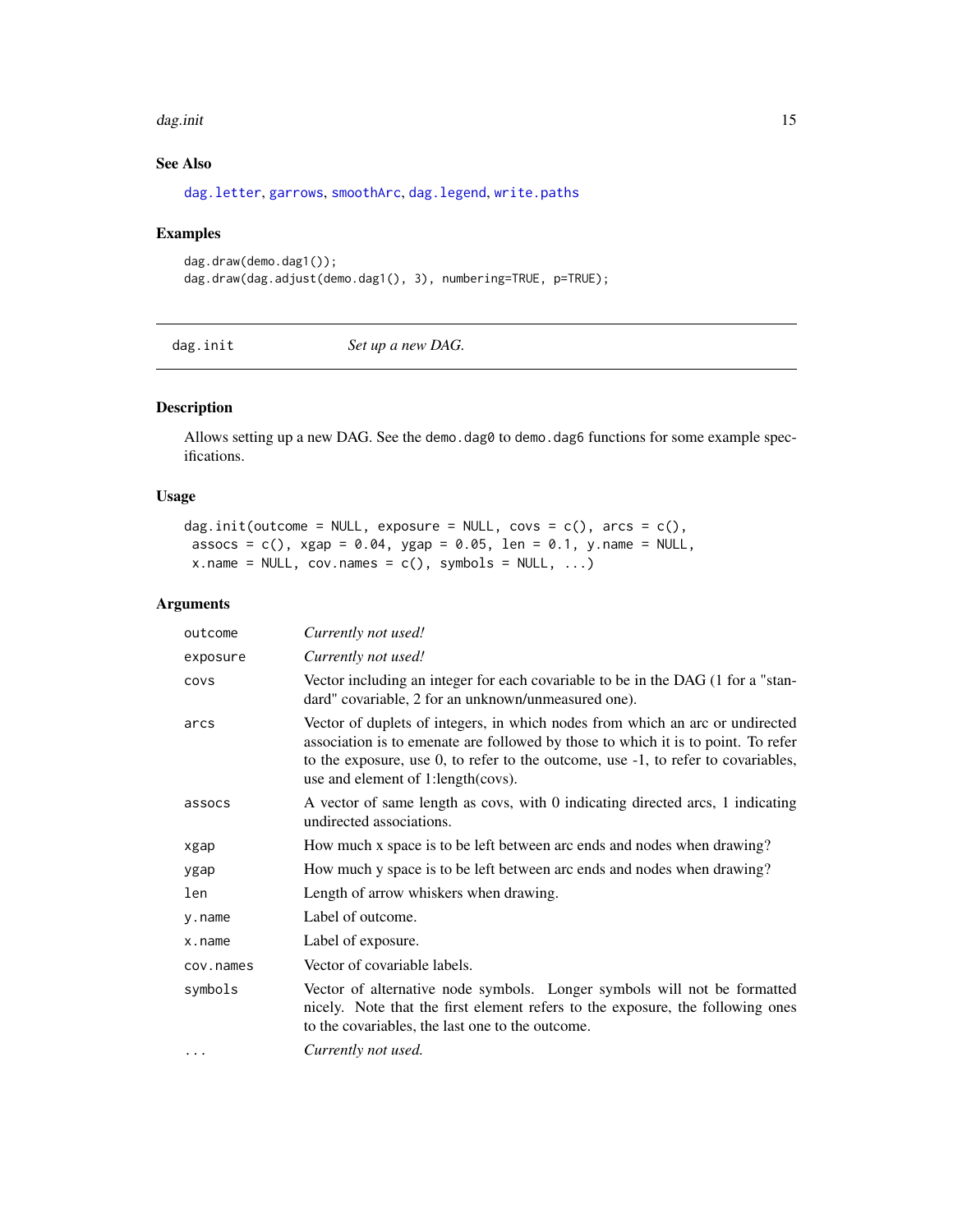A DAG (objects of class dagRdag). Check out some of the demonstration DAGs for details. The DAG is actually a list object, with elements cov. types (the covs vector, with 0 put in front, and -1 at the end).; x and y (coordinates for drawing the nodes, initially set up more or less in a halfcircle above the x->y arc); arc (the arcs, transformed into a matrix); arc.type (the assocs vector); curve.x and curve.y (if associations are featured, these provide the coordinates through which to curve); xgap, ygap, len (the respective drawing parameters); symbols (alternative node symbols); version (dagR version).

#### Note

CAVE: The numbering of the covariables and arc coordinates is different here than in the functions later used on the DAG (e.g. add.arc, dag.adjust)! The functions generally work according to the indexing of the R objects that they handle. Whereas for dag.init the n covariable nodes are numbered 1:n, the node vector of the resulting DAG will also contain the exposure node at the beginning and the outcome node at the end, i.e. it will go from  $1:$   $(n+2)$  with the covariables at 2:n+1. summary\_dagRdag will show the latter numbering. *Example*: when adjusting for the first covariable, dag.adjust must be handed the adjustment set A=2, as the first covariable will occupy the second node (the first node is occupied by the exposure).

#### Author(s)

Lutz P Breitling <lutz.breitling@gmail.com>

# References

Breitling LP (2010). dagR: a suite of R functions for directed acyclic graphs. Epidemiology 21(4):586-587.

Greenland S, Pearl J, Robins JM (1999). Causal diagrams for epidemiologic research. Epidemiology 10(1):37-48.

#### See Also

[dag.draw](#page-13-1)

#### Examples

```
demo.dag1;
demo.dag1();
demo.dag2;
demo.dag2();
```
<span id="page-15-0"></span>

# Value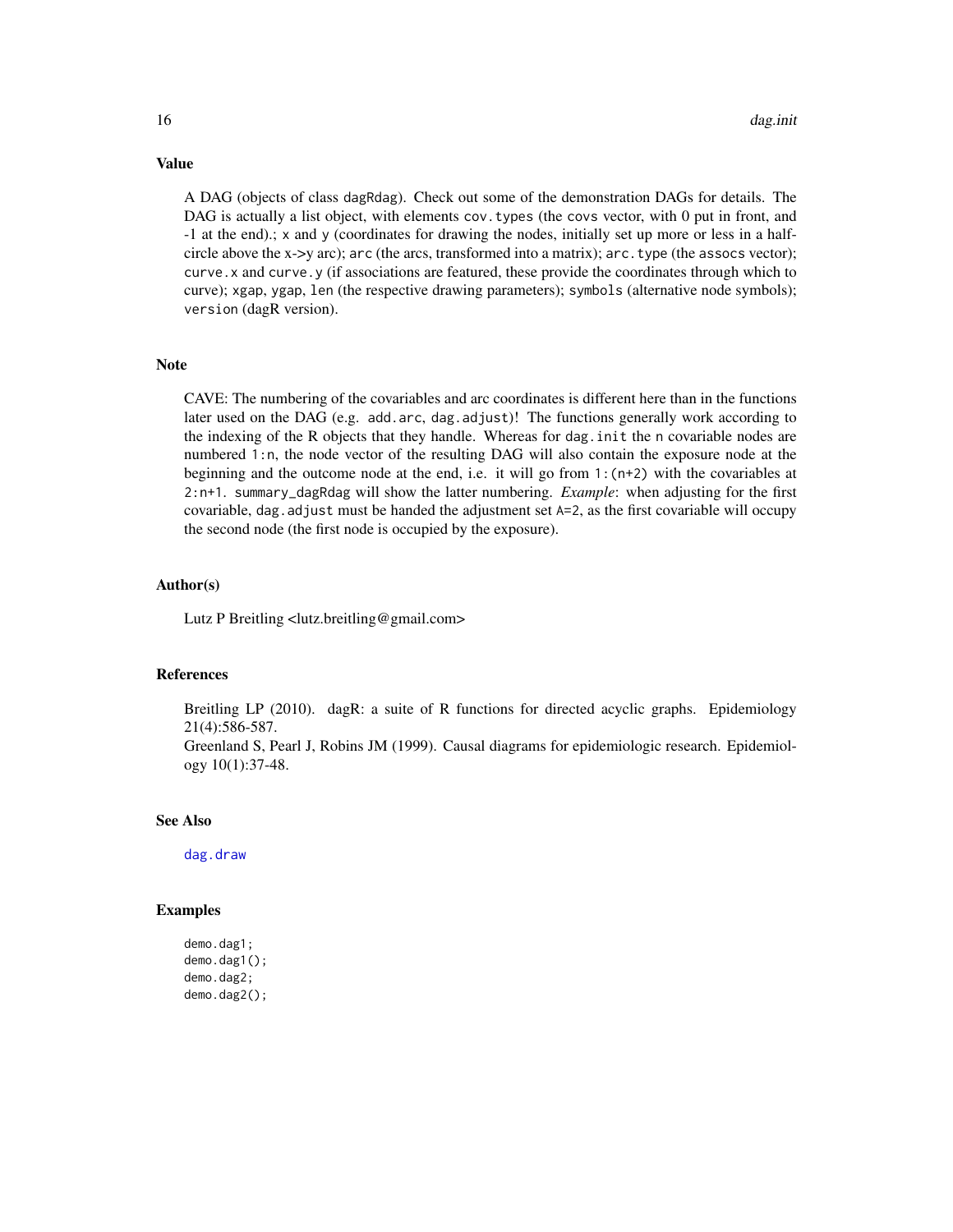<span id="page-16-2"></span><span id="page-16-0"></span>

Lists the DAG symbols along with their names/labels below a DAG drawn.

#### Usage

dag.legend(dag,  $lx = -0.15$ ,  $ly = -0.075$ , alt.symb = TRUE)

# Arguments

| dag      | The DAG for which the legend is needed.                                                                                                                                            |  |
|----------|------------------------------------------------------------------------------------------------------------------------------------------------------------------------------------|--|
| lx       | X coordinate for repositioning legend.                                                                                                                                             |  |
| lν       | Y coordinate for repositioning legend.                                                                                                                                             |  |
| alt.symb | Boolean indicating if the alternative node symbols (dag\$symbols) should be<br>used. Note that the formatting is not changed, i.e. longer symbols will not<br>be formatted nicely. |  |

# Author(s)

Lutz P Breitling <lutz.breitling@gmail.com>

#### See Also

[dag.draw](#page-13-1), [write.paths](#page-40-1)

# Examples

dag.draw(demo.dag1(), legend=FALSE); dag.legend(demo.dag1(), lx=0.2, ly=0.01);

<span id="page-16-1"></span>dag.letter *Write a DAG node symbol.*

#### Description

Writes the node symbols, 'X' and 'Y' for exposure and outcome, 'C' and 'U' (with consecutive subscripts) for known and unknown covariables. Since v1.1.2, alt.symb allows the use of custom node symbols. Unknownness is identified by either node name 'unknown' or covariable type '2' in the DAG object. Note that adjusted nodes are marked by bar and underline; this currently does not apply to those marked as unknown.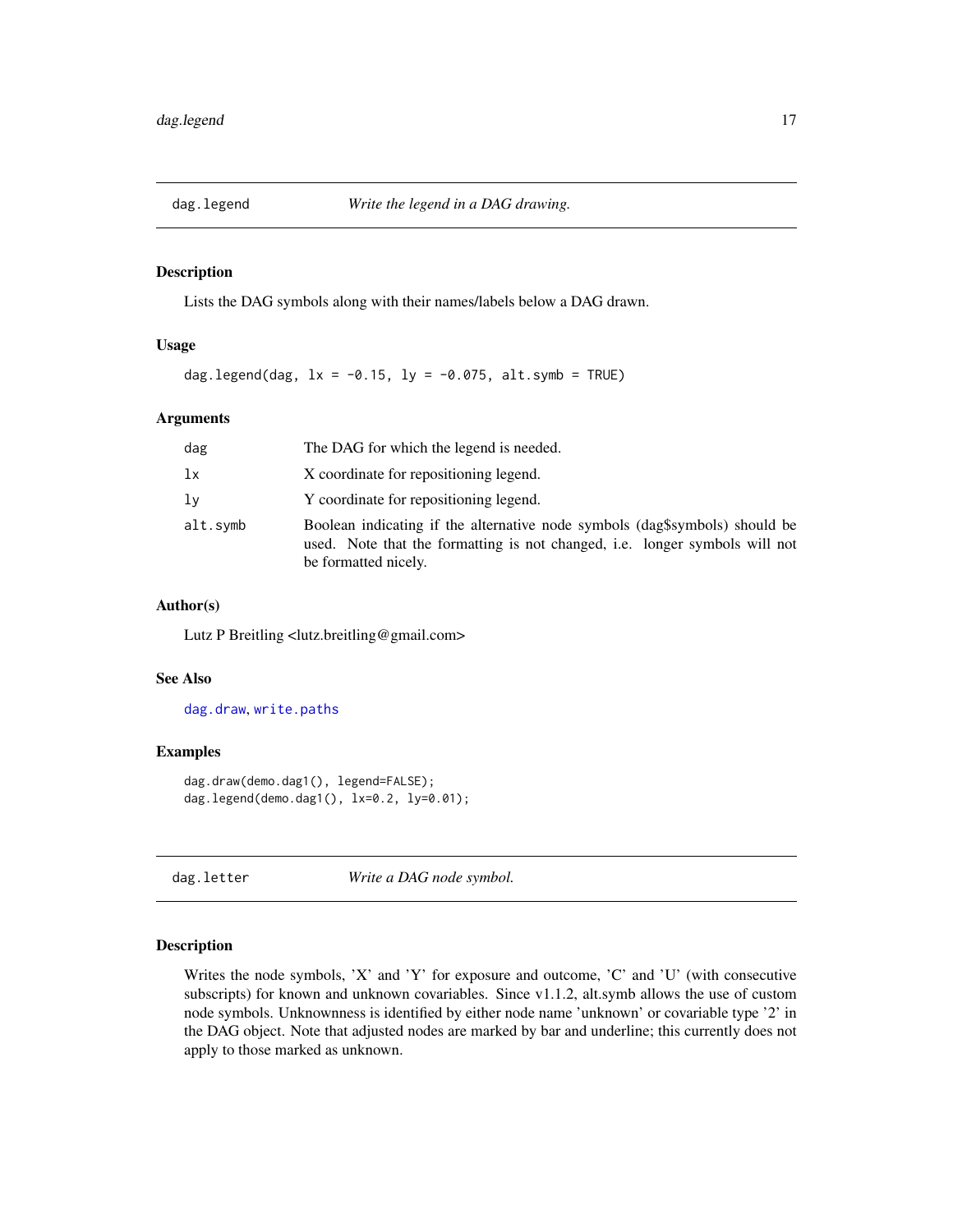#### <span id="page-17-0"></span>18 dag.move

# Usage

dag.letter(dag, letter, x, y, alt.symb = TRUE)

#### Arguments

| dag      | The DAG for which a node is to be written.                                            |  |
|----------|---------------------------------------------------------------------------------------|--|
| letter   | The node that is of interest.                                                         |  |
| x        | X position.                                                                           |  |
| V        | Y position.                                                                           |  |
| alt.symb | Boolean indicating if custom symbols (dag\$symbols) should be used if avail-<br>able. |  |

#### Author(s)

Lutz P Breitling <lutz.breitling@gmail.com>

#### See Also

[dag.draw](#page-13-1), [dag.legend](#page-16-2), [write.paths](#page-40-1)

# Examples

```
dag2a<-dag.adjust(demo.dag2(), 3);
dag.draw(dag2a, paths=FALSE);
dag.letter(dag2a, 1, 0.2, 1);
dag.letter(dag2a, 2, 0.25, 1);
dag.letter(dag2a, 3, 0.3, 1);
dag.letter(dag2a, 4, 0.35, 1);
dag.letter(dag2a, 13, 0.4, 1);
```
<span id="page-17-1"></span>dag.move *Interactively move a node or curving point in a DAG.*

# Description

This allows to reposition a node or association curving point of a DAG graphically. First, select a node or curving point by left-clicking close to it. Then reposition it to any other position by left-clicking. Once you are happy with the new position, right-click to exit.

# Usage

```
dag.move(dag)
```
#### Arguments

dag The DAG to be modified.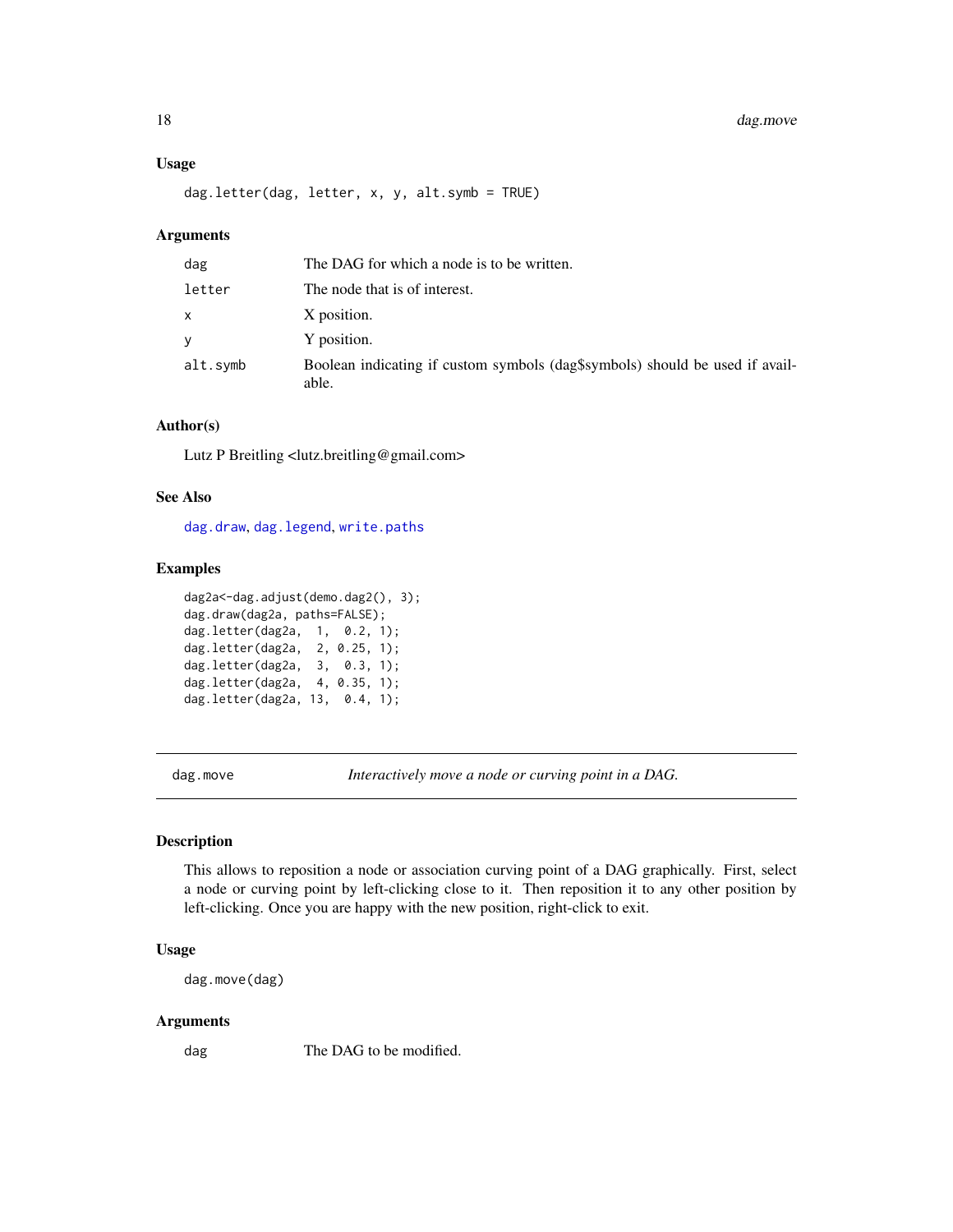# <span id="page-18-0"></span>dag.search 19

# Value

The same DAG, but with the feature repositioned.

#### Author(s)

Lutz P Breitling <lutz.breitling@gmail.com>

#### Examples

## Not run: dag1m<-dag.move(dag.adjust(demo.dag1(), 3));

<span id="page-18-1"></span>dag.search *Evaluate possible adjustment sets of a DAG.*

#### Description

Currently, this simply is a wrapper for brute. search, which returns the input DAG with the results of brute. search and a string describing the search setup.

# Usage

dag.search(dag, type = "brute", allow.unknown = FALSE, trace = FALSE, stop = 0)

#### Arguments

| dag           | DAG to be evaluated.                                                |
|---------------|---------------------------------------------------------------------|
| type          | Type of search to be performed. Currently, only =brute is possible. |
| allow.unknown | See brute, search.                                                  |
| trace         | See brute. search.                                                  |
| stop          | See brute, search.                                                  |

# Value

The DAG with components searchType and searchRes added.

# Author(s)

Lutz P Breitling <lutz.breitling@gmail.com>

# See Also

[brute.search](#page-9-1)

```
d3<-demo.dag3();
d3s<-dag.search(d3);
d3s;
```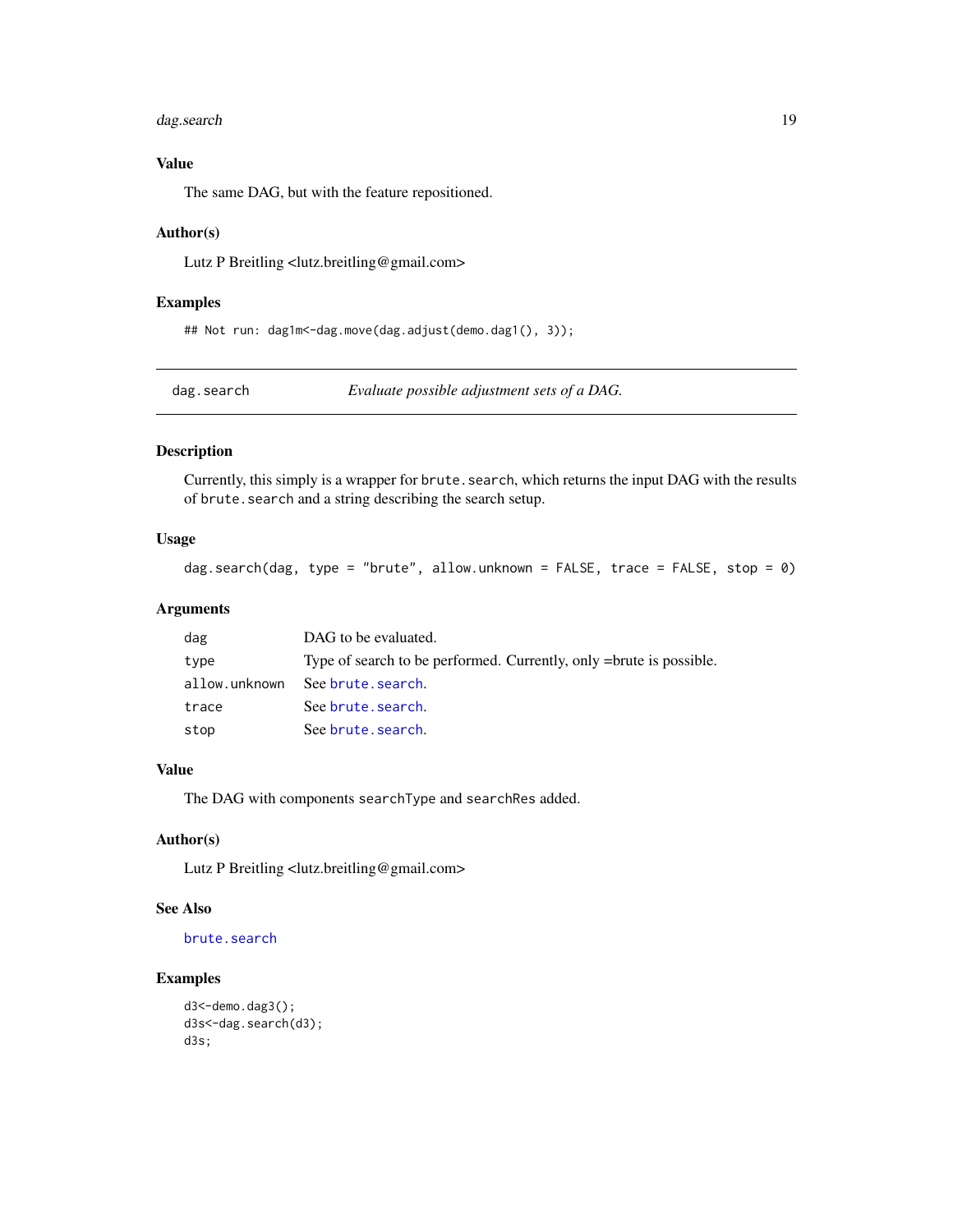<span id="page-19-1"></span><span id="page-19-0"></span>

This function simulates data according to a DAG object.

#### Usage

```
dag.sim(dag, b = rep(0, nrow(dag$arc)), bxy = 0, n,mu = rep(0, length(dag$x)),
       binary = rep(0, length(dag$x)),
        stdev = rep(0, length(dag$x)), naming = 2, seed = NA, verbose = FALSE)
```
#### Arguments

| dag     | The DAG object according to which data is to be simulated.                                                                                                                                                                                                                                                 |
|---------|------------------------------------------------------------------------------------------------------------------------------------------------------------------------------------------------------------------------------------------------------------------------------------------------------------|
| b       | Vector of coefficients defining the direct effects of the DAG arcs.                                                                                                                                                                                                                                        |
| bxy     | Coefficient defining the direct effect of main exposure X on outcome Y.                                                                                                                                                                                                                                    |
| n       | Number of observations to be simulated.                                                                                                                                                                                                                                                                    |
| mu      | Vector of means that are to be simulated for the different DAG nodes. For binary<br>nodes without an ancestor, the mean is taken as the prevalence to be simulated.<br>For binary nodes with ancestors, the mean is similarly interpreted (see details in<br>Value section).                               |
| binary  | Vector indicating which nodes are to be continuous $(=0)$ and binary $(=1)$ .                                                                                                                                                                                                                              |
| stdev   | Vector of standard deviations for each node. For nodes without ancestors, con-<br>tinuous data are drawn from a Normal distribution with this standard deviation.<br>For nodes with ancestors, this is the standard deviation of the residual noise that<br>is added to the calculated observation values. |
| naming  | If $=$ 2, the alternative DAG node symbols are used for naming the variables in the<br>output dataframe. Otherwise, the output dataframe variables are named X1Xn.                                                                                                                                         |
| seed    | Seed to initialize the random number generator.                                                                                                                                                                                                                                                            |
| verbose | If =TRUE, additional output is given during the simulation, in particular show-<br>ing the different calculation steps.                                                                                                                                                                                    |

# Value

A dataframe with n (rows) observations featuring simulated data for each node (columns) in the DAG. Simulation steps: 1. simulate data for nodes i without ancestors, drawing from Normal distribution with mean mu[i] and stdev[i] (continuous node), or drawing from Bernoulli events with probability mu[i] (binary node). 2. simulate data for nodes i for which all ancestors already have been simulated by multiplying the ancestor values with the corresponding arc coefficients and summing them up, shifting the resulting values to the mean mu[i] specified for the currently simulated node (logit-transformed if binary), then adding noise drawn from a Normal distribution with mean 0 and standard deviation stdev[i], finally using the inverse logit of the resulting values as success probabilities for simulating binary data if node is binary.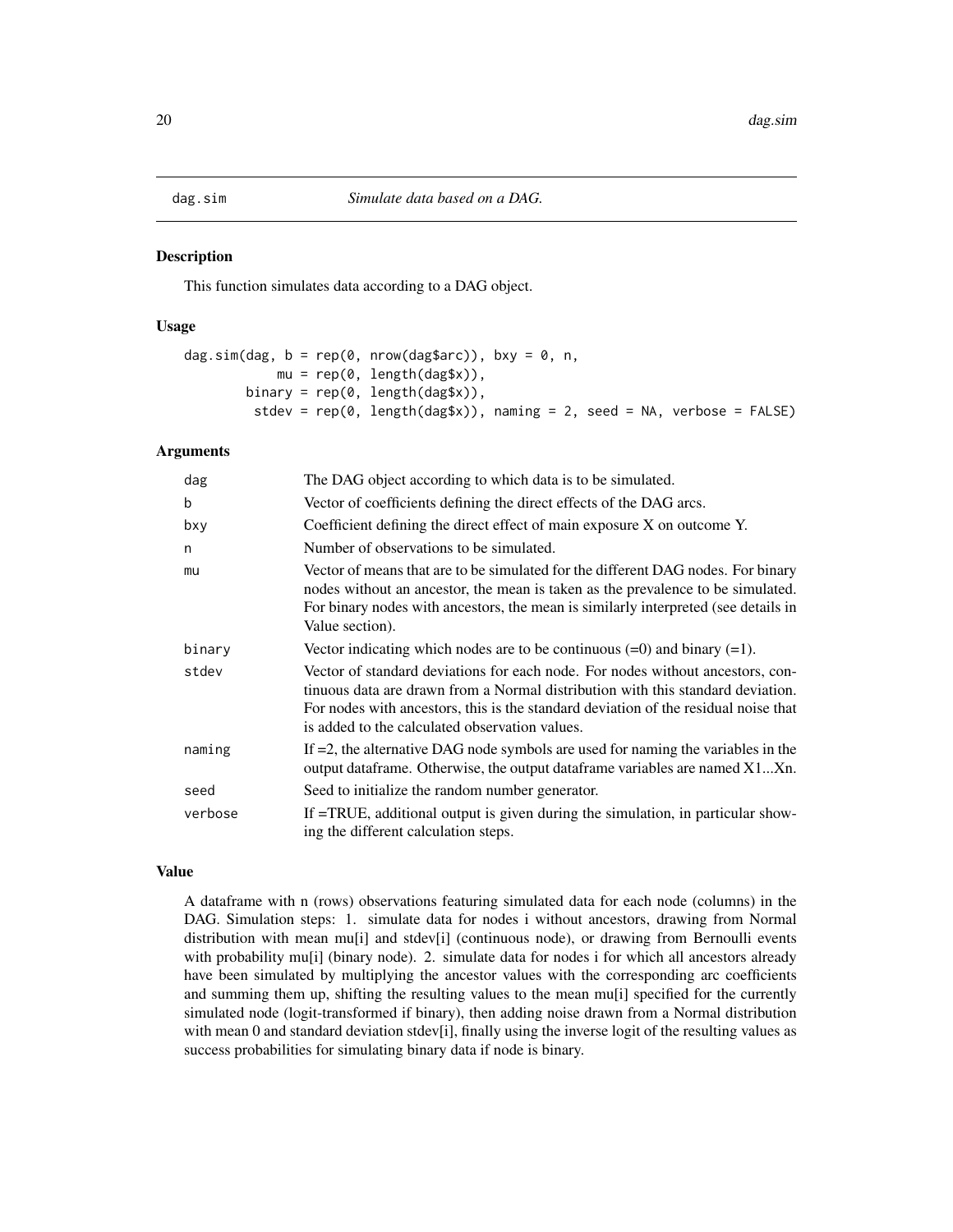#### dag.sim 21

# Note

Undirected arcs are ignored in these simulations!

#### Author(s)

Lutz P Breitling <lutz.breitling@gmail.com>

#### References

Breitling LP (submitted). Understanding confounding and data analytical strategies through DAGbased data simulations.

```
dag1<-dag.init(covs=c(1), arcs=c(1,0, 1,-1), symbols=c("x","c","y"));
dag.draw(dag1, numbering=TRUE);
# manual recalculation
sim1<-dag.sim(dag1, b=c(0.5, 0.3), stdev=c(1,1,1), seed=1, n=3, verbose=TRUE);
set.seed(1);
cc<-rnorm(3);cc;
noise1<-rnorm(3);noise1;
xx<-(0.5*cc-mean(0.5*cc))+noise1;xx;
noise2<-rnorm(3);noise2;
yy<-(0.3*cc-mean(0.3*cc))+noise2;yy;
# larger dataset
sim1 < -dag.sim(dag1, b=c(0.4, 0.2), stdev=c(0,1,0), seed=1, n=10000);
sapply(sim1, mean);sapply(sim1, sd);
coef(lm(x~c, data=sim1));
coef(lm(y~c, data=sim1));
coef(lm(y~x, data=sim1));
sim1<-dag.sim(dag1, b=c(0.3, 0.6), stdev=c(0,1,0), seed=1, n=10000);
sapply(sim1, mean);sapply(sim1, sd);
coef(lm(x~c, data=sim1));
coef(lm(y~c, data=sim1));
coef(lm(y~x, data=sim1));
# larger DAG and a binary node;
dag4<-demo.dag4();
dag4$symbols<-c("x","c1","c2","c3","y")
dag.draw(dag4, numbering=TRUE);
\sin 4 < -\frac{\text{day}}{\text{day}}, \frac{\text{day}}{\text{day}}, \frac{\text{day}}{\text{day}}, \frac{2}{3}, \frac{1}{\text{day}}, \frac{5}{3}, \frac{5}{3}, \frac{5}{3}, \frac{5}{3}, \frac{5}{3}, \frac{5}{3}, \frac{5}{3}, \frac{5}{3}, \frac{5}{3}, \frac{5}{3}, \frac{5}{3}, \frac{5}{3}, \frac{5}{3}, \frac{5}{3}, \frac{5}{3}, \frac{5}{3}, \frac{5}{3}, \frac{5}{3}, \frac{5}{3}, \frac{5}{3}, \frac{5}{3}, \frac{5}{3}, \frac{5}{binary=c(0,0,0,1,0), seed=4, n=1000);
summary(sim4);
coef(lm(c1~x, data=sim4));
coef(lm(c2~x, data=sim4));
coef(lm(c2~c1, data=sim4));
exp(coef(glm(c3~c1, data=sim4, family=binomial(link=logit))));
coef(lm(y~c3, data=sim4));
summary(lm(y~x, data=sim4));
# manual recheck
logit<-function(p) log(p/(1-p)); # helper function;
inv.logit<-function(l) exp(l)/(1+exp(l)); # helper function;
```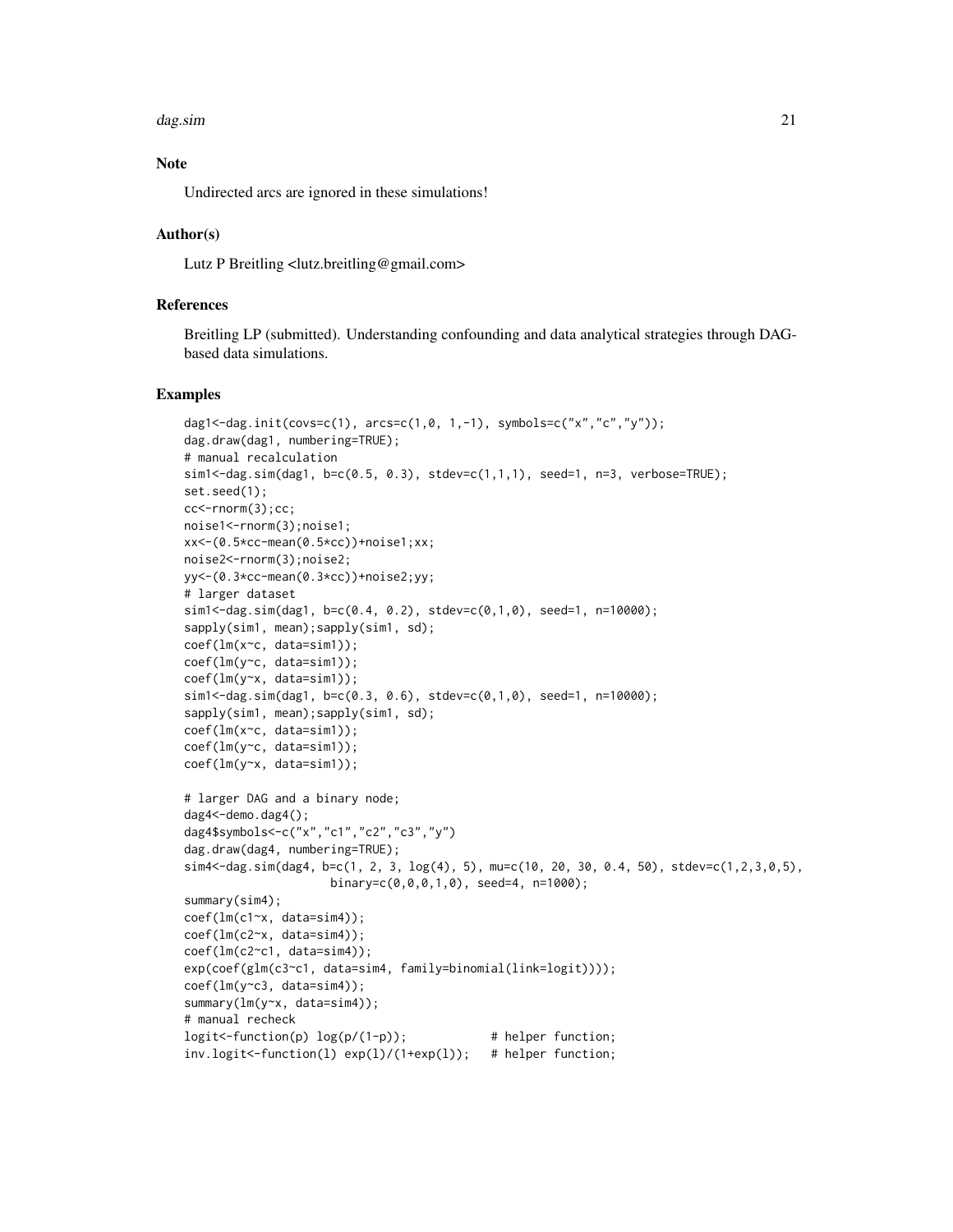```
sim4<-dag.sim(dag4, b=c(1, 2, 3, log(4), 5), mu=c(10, 20, 30, 0.4, 50), stdev=c(1,2,3,0,5),
                     binary=c(0,0,0,1,0), seed=4, n=5, verbose=TRUE);
set.seed(4);
xx<-rnorm(m=10, sd=1, n=5); xx;
c1.noise<-rnorm(sd=2, n=5); c1.noise;
c1 < -1*xx - mean(1*xx) + 20 + c1.noise; c1;
c2.noise<-rnorm(sd=3, n=5); c2.noise;
c2 <- 2*xx + 3*c1 - mean(2*xx+3*c1) + 30 + c2.noise; c2;
c3.raw <- \log(4) * c1 - mean(\log(4) * c1) + \logit(0.4); c3.raw;
noise.dummy<-rnorm(m=0, sd=0, n=5);
c3<-sapply(c3.raw, FUN=function(x) rbinom(n=1,size=1,p=inv.logit(x))); c3;
yy.noise<-rnorm(sd=5, n=5); yy.noise;
yy<- 0*xx + 5*c3 - mean(5*c3) + 50 + yy.noise; yy;
sim4;
data.frame(xx,c1,c2,c3,yy);
```
demo.dag0 *Set up demo DAG #0.*

# Description

Initializes a simple DAG used during the dagR development phase.

#### Usage

demo.dag0()

# Value

Returns a DAG.

#### Author(s)

Lutz P Breitling <lutz.breitling@gmail.com>

# See Also

demo.dag1, demo.dag2, demo.dag3, demo.dag4, demo.dag5, demo.dag6

#### Examples

demo.dag0();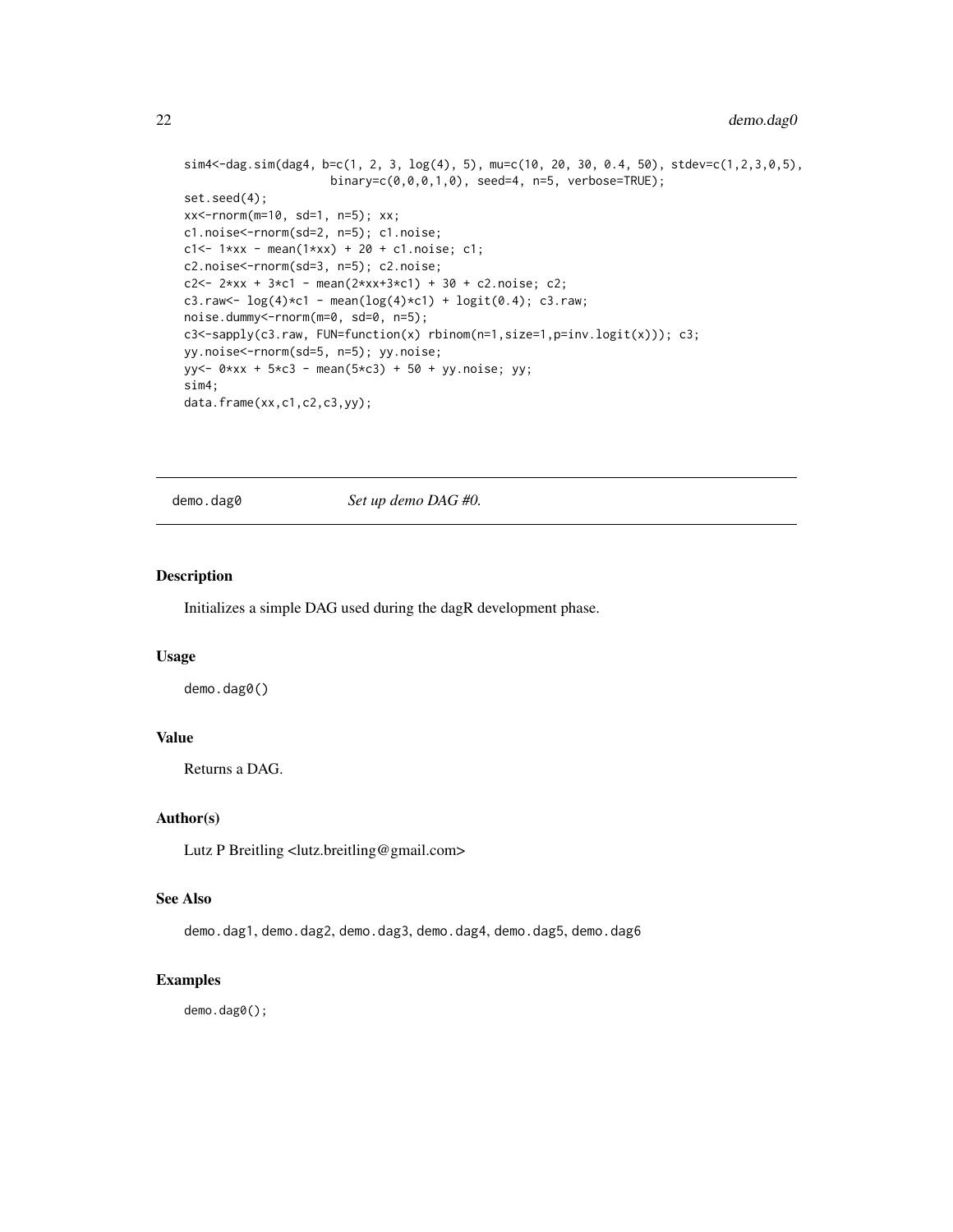<span id="page-22-0"></span>

Initializes a classical "M DAG" useful for demonstrating harmful adjustment. The DAG is motivated by figure 3 in Fleischer (2008) and also featured in Breitling (2010).

#### Usage

demo.dag1()

# Value

Returns a DAG.

# Author(s)

Lutz P Breitling <lutz.breitling@gmail.com>

# References

Breitling LP (2010). dagR: a suite of R functions for directed acyclic graphs. Epidemiology 21(4):586-587.

Fleischer NL, Diez Roux AV (2008). Using directed acyclic graphs to guide analyses of neighbourhood health effects: an introduction. J Epidemiol Community Health 62:842-846.

#### See Also

demo.dag0, demo.dag2, demo.dag3, demo.dag4, demo.dag5, demo.dag6

# Examples

demo.dag1();

demo.dag2 *Set up demo DAG #2.*

# Description

Initializes a more complex DAG, motivated by Shrier (2008). This DAG was used to examine the performance of brute. search and has been featured in Breitling (2010).

#### Usage

demo.dag2()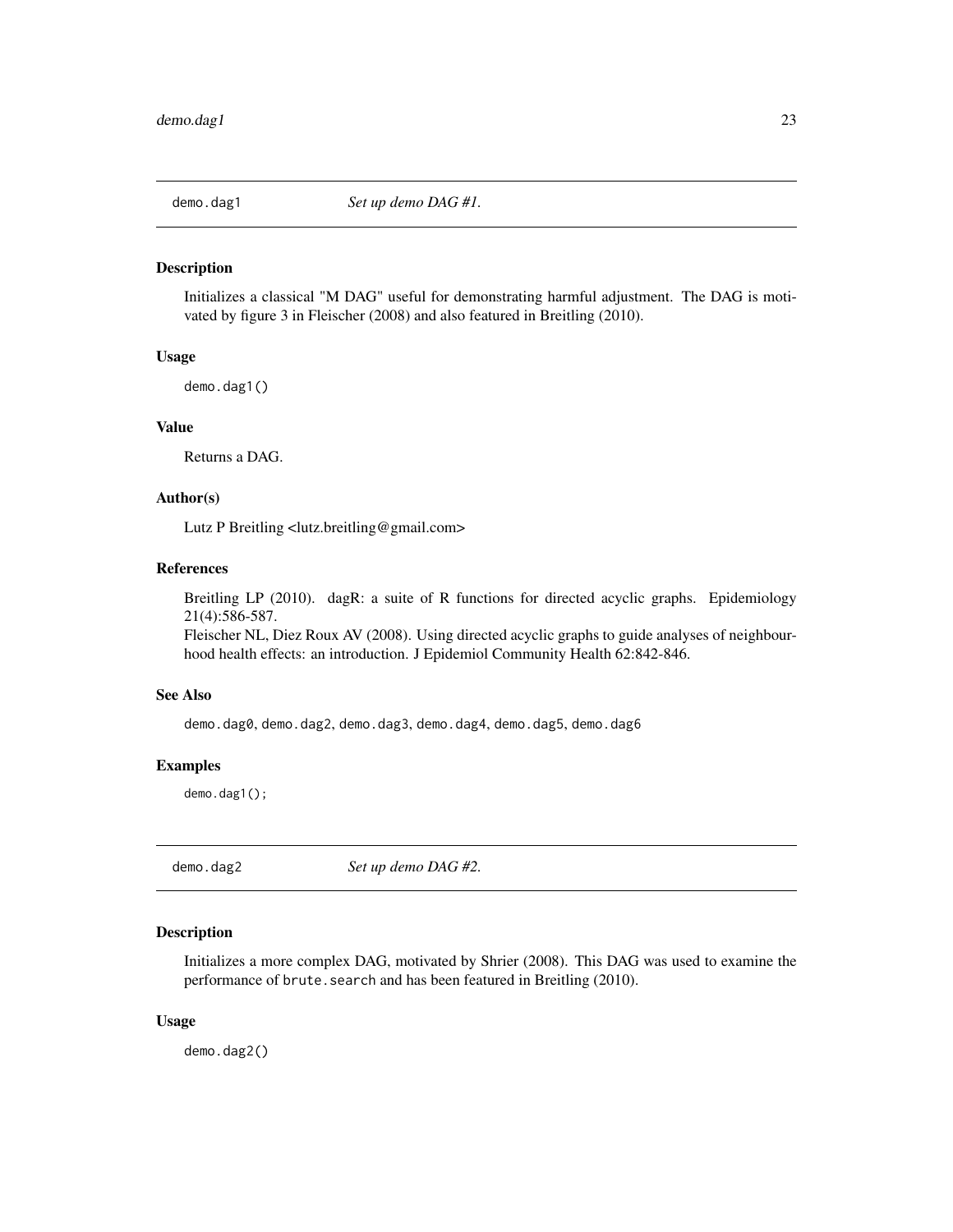#### Value

Returns a DAG.

# Author(s)

Lutz P Breitling <lutz.breitling@gmail.com>

# References

Breitling LP (2010). dagR: a suite of R functions for directed acyclic graphs. Epidemiology 21(4):586-587.

Shrier I, Platt RW (2008). Reducing bias through directed acyclic graphs. BMC Med Res Methodol 8:70

# See Also

demo.dag0, demo.dag1, demo.dag3, demo.dag4, demo.dag5, demo.dag6

# Examples

demo.dag2();

demo.dag3 *Set up demo DAG #3.*

# Description

Initializes a DAG motivated by the manual for the software DAG v0.11 (Kn\"uppel 2009). This DAG has been featured in Breitling (2010).

# Usage

demo.dag3()

# Value

Returns a DAG.

# Author(s)

Lutz P Breitling <lutz.breitling@gmail.com>

# References

Breitling LP (2010). dagR: a suite of R functions for directed acyclic graphs. Epidemiology 21(4):586-587. Kn\"uppel S (2009). DAG v0.11 documentation (Oct 21, 2009). <http://epi.dife.de/dag/>

<span id="page-23-0"></span>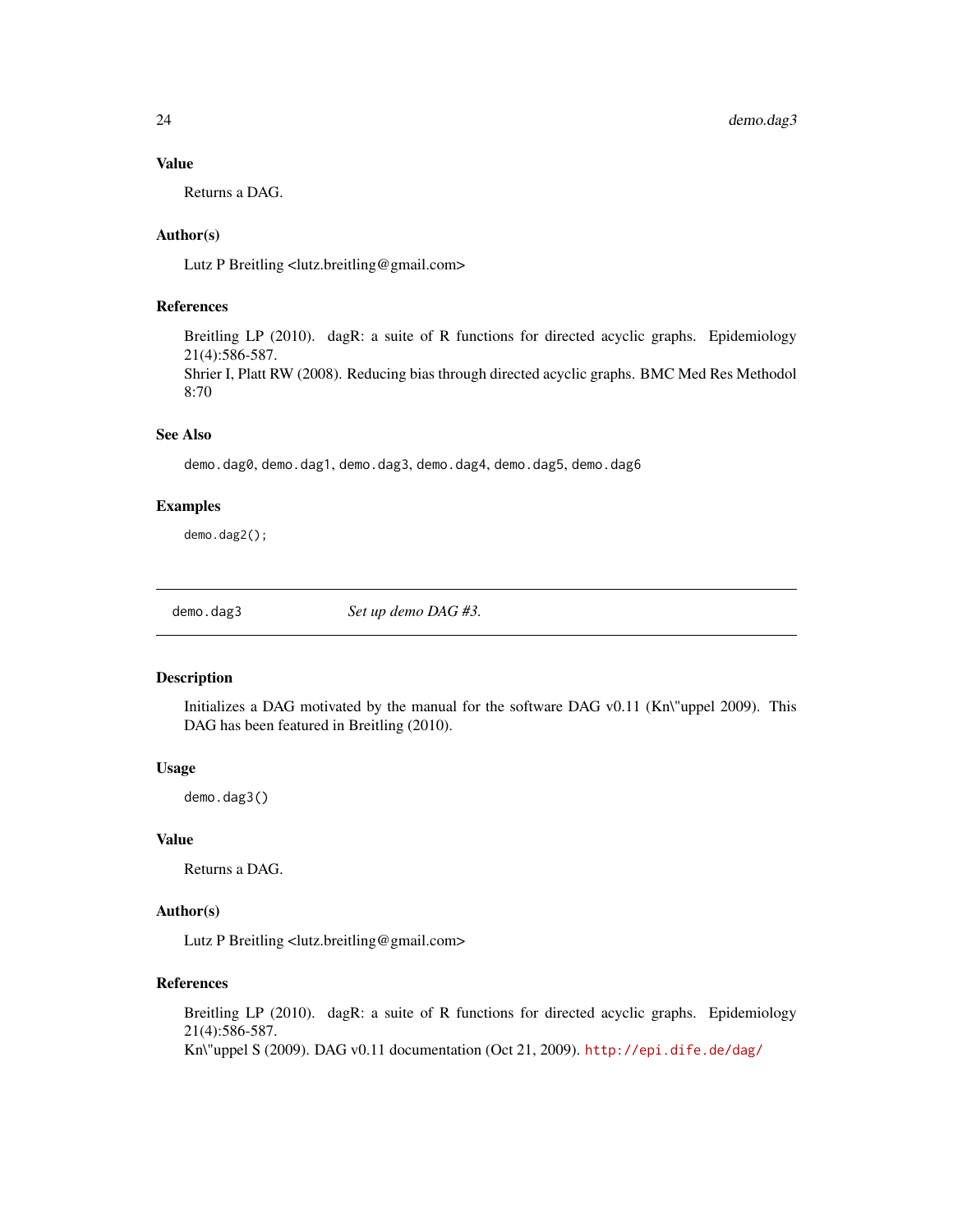# <span id="page-24-0"></span>demo.dag4 25

# See Also

demo.dag0, demo.dag1, demo.dag2, demo.dag4, demo.dag5, demo.dag6

# Examples

demo.dag3();

demo.dag4 *Set up demo DAG #4.*

# Description

Initializes a miscellaneous DAG. What happens if you adjust for the exposure's child?

# Usage

demo.dag4()

# Value

Returns a DAG.

# Author(s)

Lutz P Breitling <lutz.breitling@gmail.com>

# See Also

demo.dag0, demo.dag1, demo.dag2, demo.dag3, demo.dag5, demo.dag6

```
demo.dag4();
x4<-dag.adjust(demo.dag4(), A=3);
```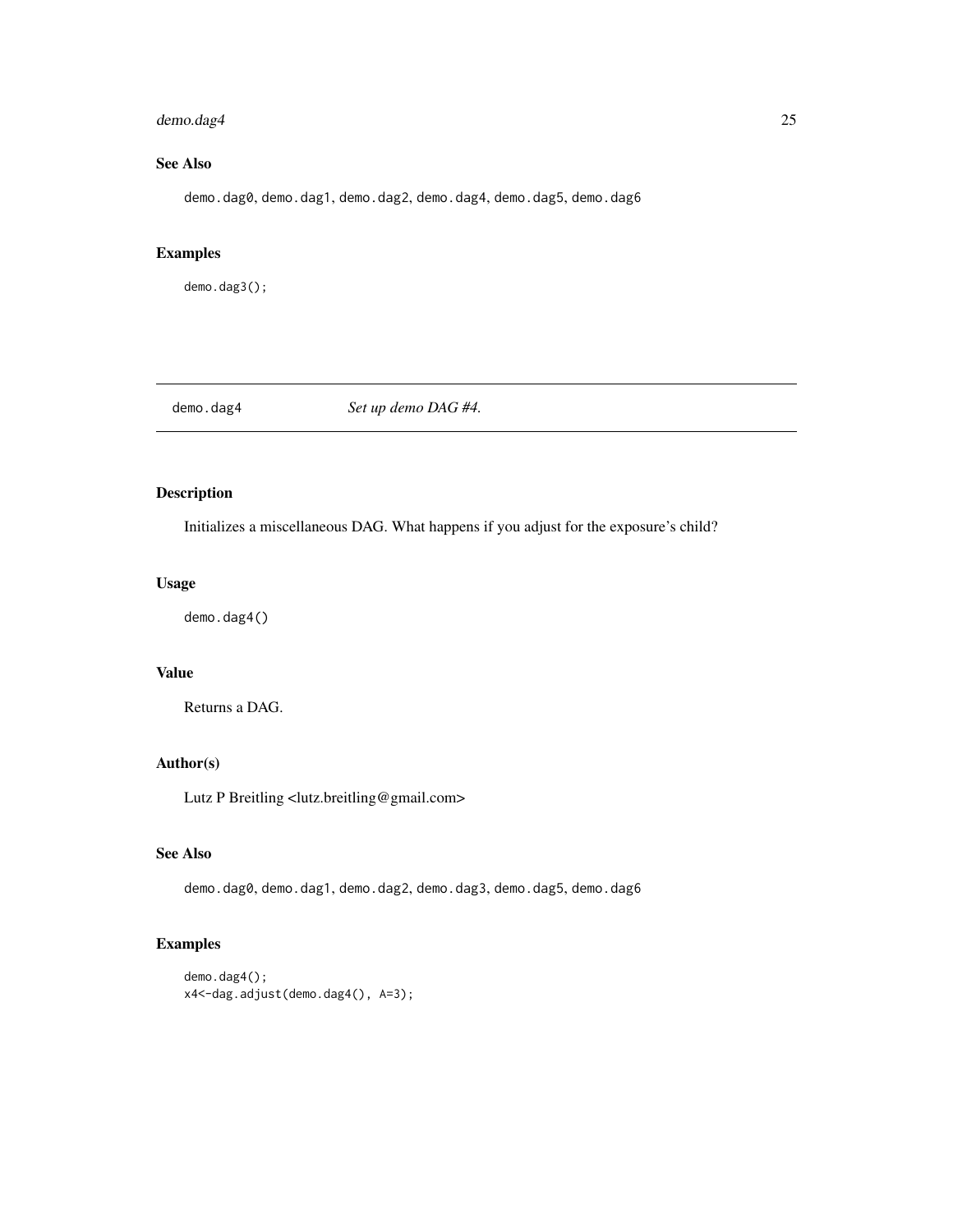<span id="page-25-0"></span>

Initializes a miscellaneous DAG. What happens if you adjust for the outcome's child?

# Usage

demo.dag5()

# Value

Returns a DAG.

# Author(s)

Lutz P Breitling <lutz.breitling@gmail.com>

# See Also

demo.dag0, demo.dag1, demo.dag2, demo.dag3, demo.dag4, demo.dag6

# Examples

demo.dag5(); x5<-dag.adjust(demo.dag5(), A=3);

demo.dag6 *Set up demo DAG #6.*

#### Description

Initializes a miscellaneous DAG. What happens if you adjust for the collider?

#### Usage

demo.dag6()

# Value

Returns a DAG.

#### Author(s)

Lutz P Breitling <lutz.breitling@gmail.com>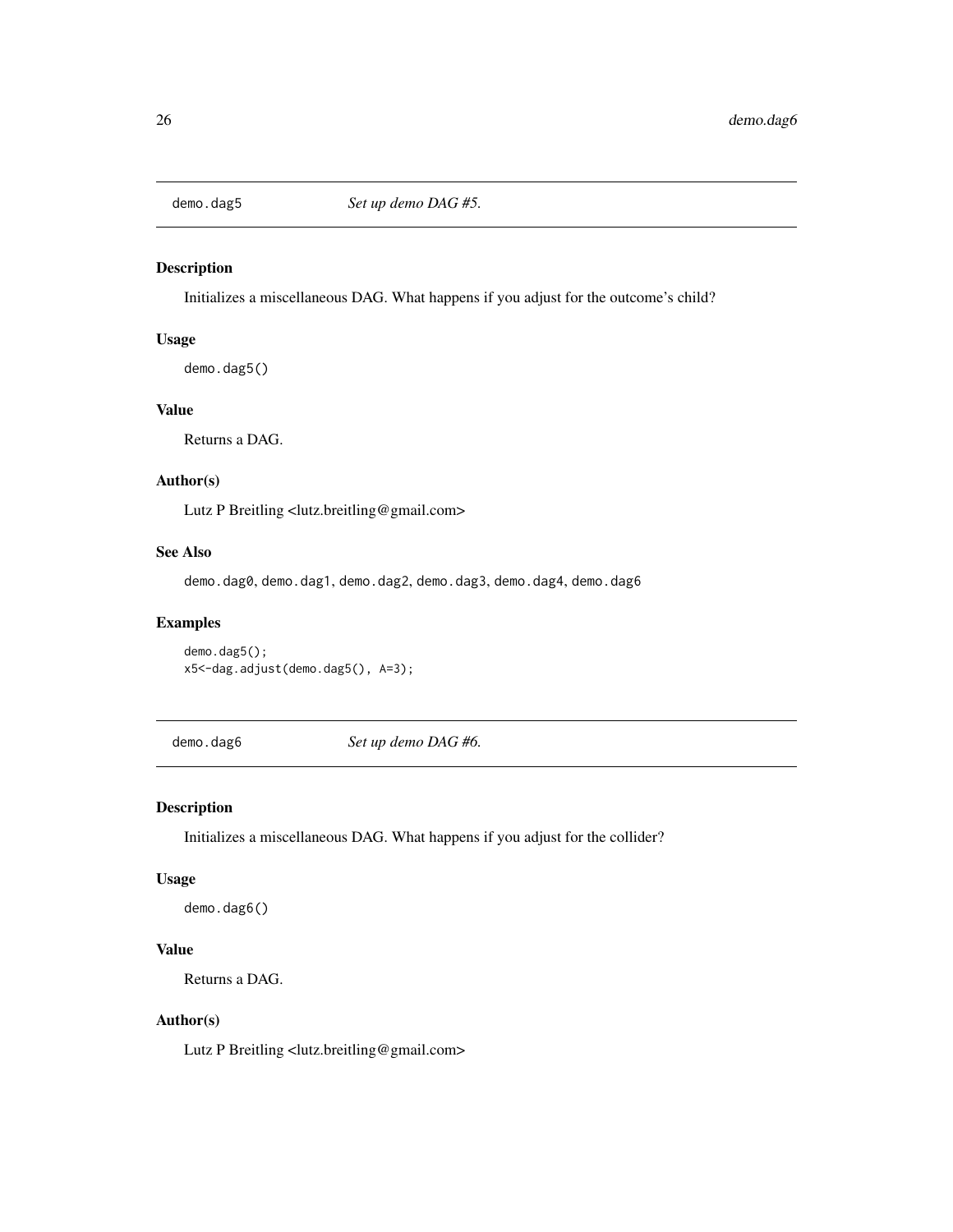# <span id="page-26-0"></span>demo.dag7 27

# See Also

demo.dag0, demo.dag1, demo.dag2, demo.dag3, demo.dag4, demo.dag5

#### Examples

```
demo.dag6();
x6<-dag.adjust(demo.dag6(), A=3);
```
demo.dag7 *Set up demo DAG #7.*

#### Description

Initializes a DAG motivated by the manual for the software DAG v0.11 (Kn\"uppel 2009). This DAG has been featured in Breitling (2010). The DAG is the same as DAG #3, but #7 demonstrates the use of alternative node symbols.

#### Usage

demo.dag7()

# Value

Returns a DAG.

# Author(s)

Lutz P Breitling <lutz.breitling@gmail.com>

# References

Breitling LP (2010). dagR: a suite of R functions for directed acyclic graphs. Epidemiology 21(4):586-587.

Kn\"uppel S (2009). DAG v0.11 documentation (Oct 21, 2009). <http://epi.dife.de/dag/>

# See Also

demo.dag3

```
dag7<-demo.dag7();
summary_dagRdag(dag7);
dag.draw(dag7, legend=FALSE);
dag.draw(dag7, alt.symb=FALSE);
```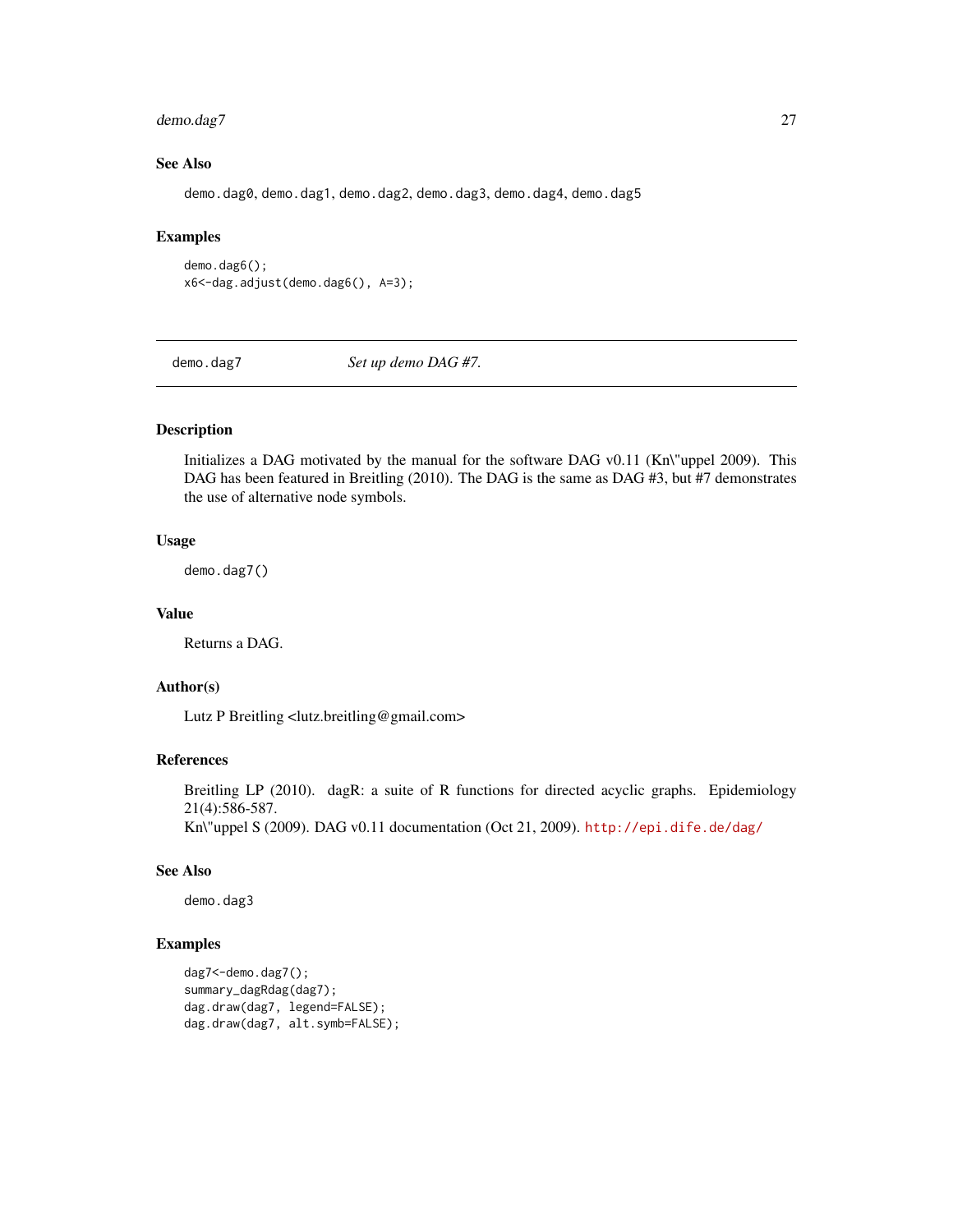<span id="page-27-0"></span>

Another rather superfluous helper function, internally used by smoothArc. Calculates the distance between two points.

#### Usage

distPoints(A, B)

#### Arguments

| Vector of length two, indicating x and y of first point.  |
|-----------------------------------------------------------|
| Vector of length two, indicating x and y of second point. |

# Value

Distance between the two points.

#### Author(s)

Lutz P Breitling <lutz.breitling@gmail.com>

#### Examples

```
dp<-distPoints(c(0,0), c(1,1));
dp;
dp^2;
```
<span id="page-27-1"></span>eval.paths *Evaluate potentially biasing paths in a DAG.*

# Description

This essentially implements the graphical algorithm described in Greenland (1999) to identify open "backdoor" (or not strictly backdoor, but potentially biasing) paths in a DAG. Paths are identified as being 'open', 'blocked by collider', or 'blocked by adjustment'. If both latter conditions apply, 'blocked by collider' is returned.

#### Usage

eval.paths(dag)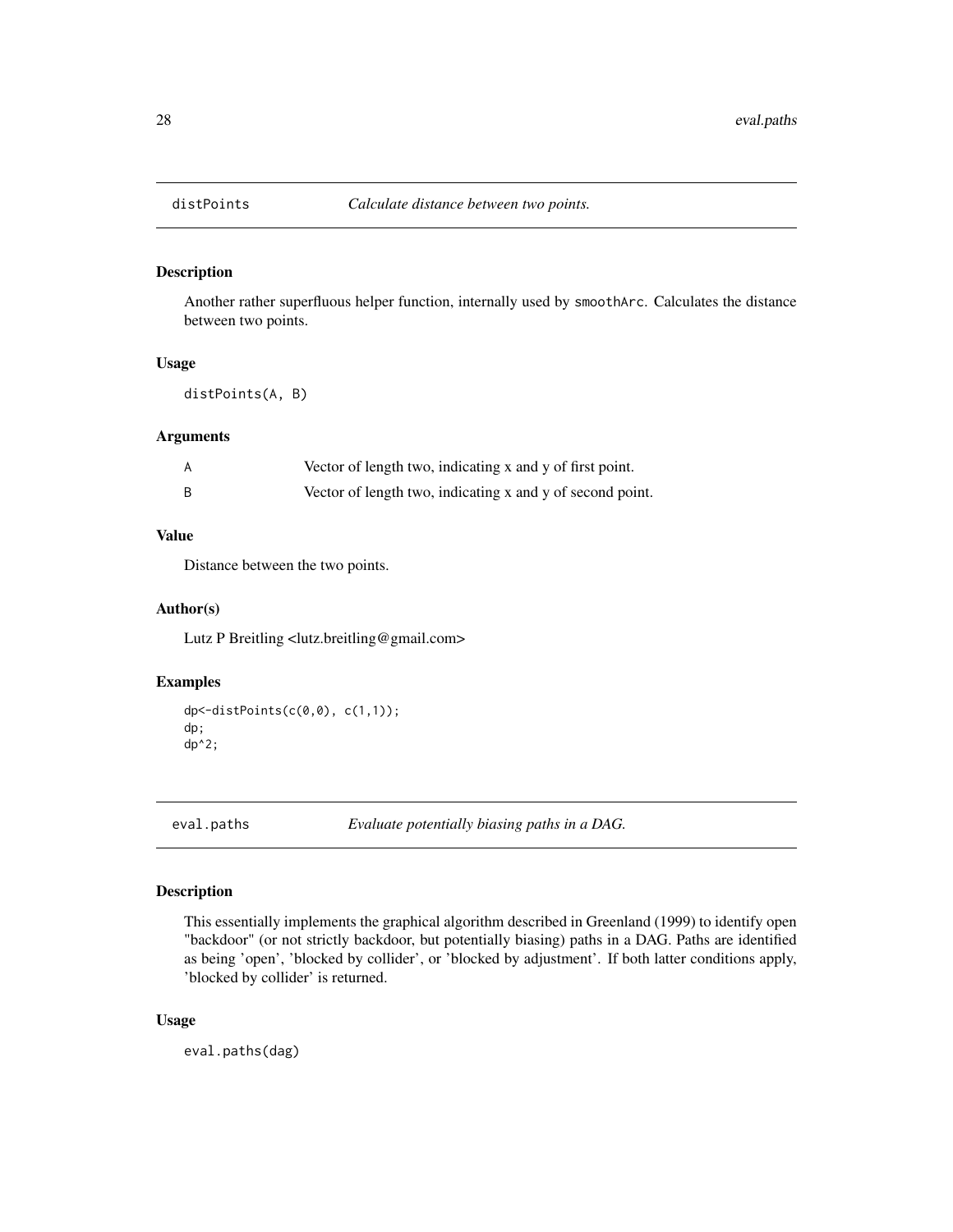#### <span id="page-28-0"></span>eval.paths 29

#### Arguments

dag A DAG to which find.paths has already been applied (e.g. within dag.adjust).

# Details

This function identifies a collider-blocked path as 'blocked by collider' even if it has been unblocked by adjusting for the collider. One could argue that this should not be the case. However, the biasing seems to be sufficiently represented in the DAG by the introduction of the association "jumping" the collider and potentially opening biasing paths.

# Value

A DAG with component path.status added.

#### Author(s)

Lutz P Breitling <lutz.breitling@gmail.com>

### References

Breitling LP (2010). dagR: a suite of R functions for directed acyclic graphs. Epidemiology 21(4):586-587. Greenland S, Pearl J, Robins JM (1999). Causal diagrams for epidemiologic research. Epidemiol-

#### See Also

[dag.adjust](#page-10-1), [find.paths](#page-29-1)

ogy 10(1):37-48.

```
dag1<-demo.dag1();
dag1a<-dag.adjustment(dag1, A=3); # normally called via dag.adjust();
dag1f<-find.paths(dag1a);
dag1e<-eval.paths(dag1f);
names(dag1);
names(dag1a);
names(dag1f);
names(dag1e);
```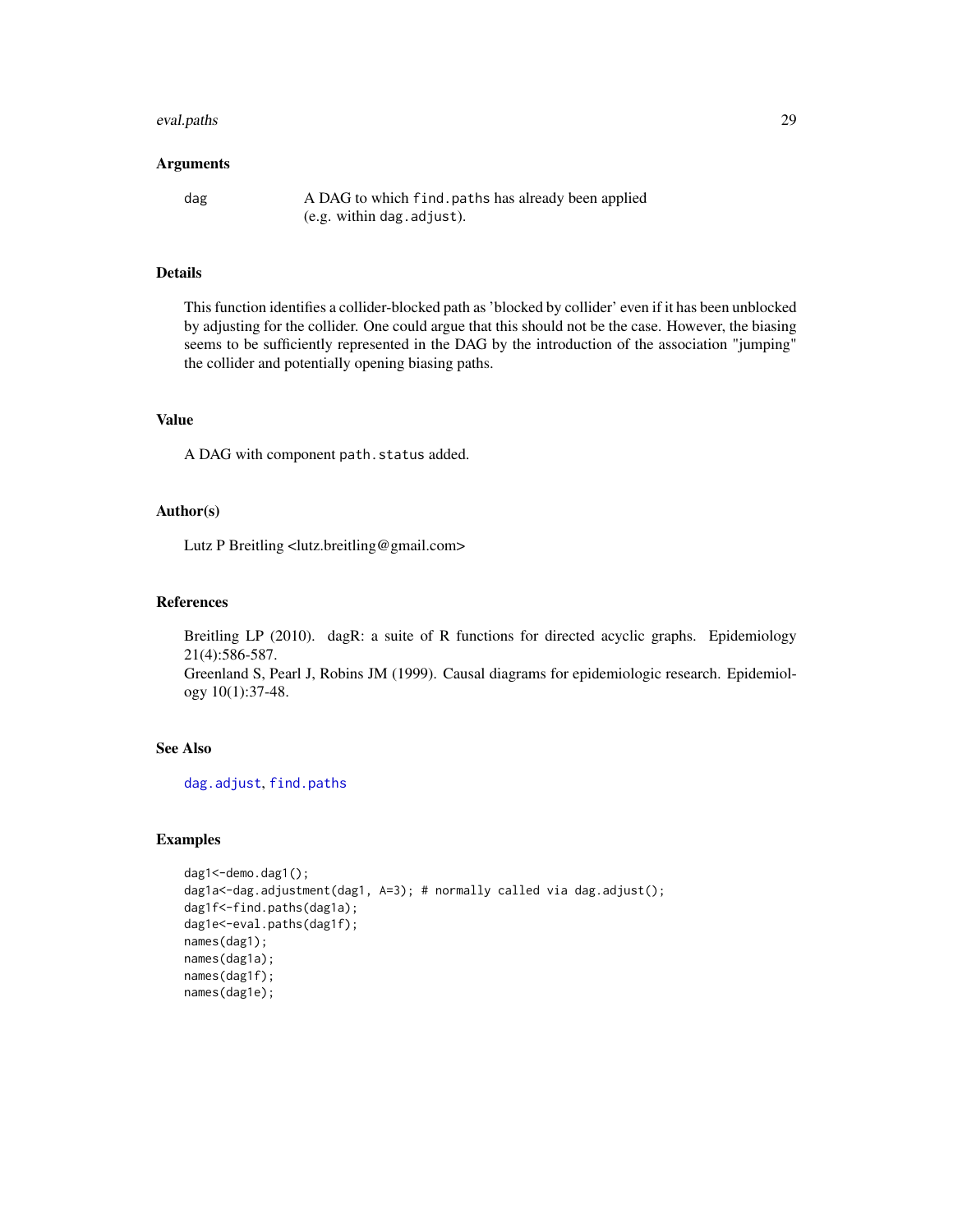<span id="page-29-1"></span><span id="page-29-0"></span>

This identifies paths linking exposure and outcome in a DAG. Forward paths (including a directed arc emanating from the exposure) are *not* identified.

#### Usage

find.paths(dag)

#### Arguments

dag A DAG for which paths should be found.

#### Value

A DAG with components pathsN (number of paths identified) and paths (matrix with each row describing one path by indicating the arcs forming the path; ends with NA as some other function recognize the end of the path that way) added.

#### Author(s)

Lutz P Breitling <lutz.breitling@gmail.com>

# References

Breitling LP (2010). dagR: a suite of R functions for directed acyclic graphs. Epidemiology 21(4):586-587.

Greenland S, Pearl J, Robins JM (1999). Causal diagrams for epidemiologic research. Epidemiology 10(1):37-48.

# See Also

[dag.adjust](#page-10-1), [eval.paths](#page-27-1)

```
demo.dag1();
find.paths(demo.dag1());
```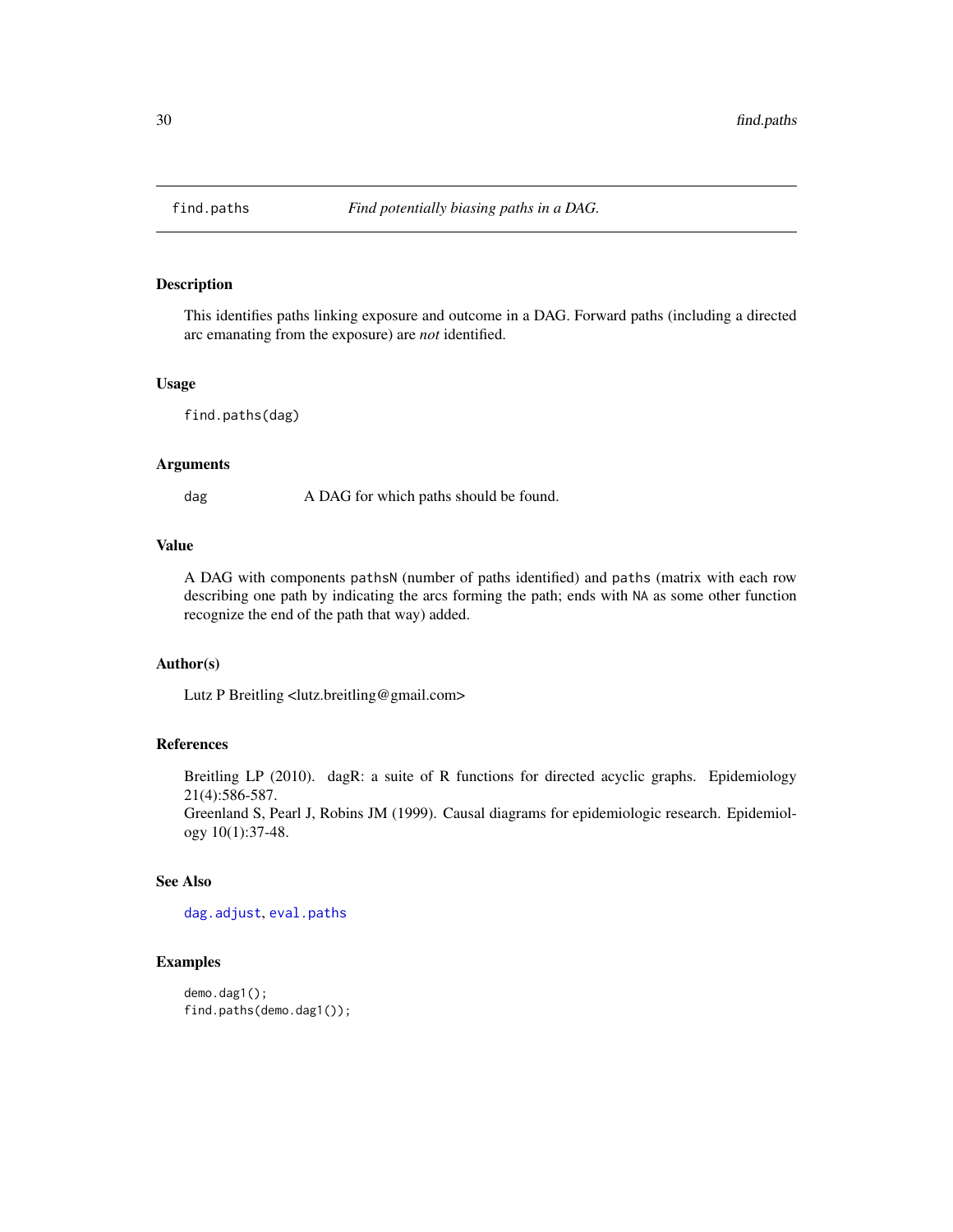<span id="page-30-1"></span><span id="page-30-0"></span>

Internally called by dag.draw for drawing directed arcs.

# Usage

garrows(x0, y0, x1, y1, xgap, ygap, len =  $0.1$ )

# Arguments

| x0   | X coordinate of origin.                     |
|------|---------------------------------------------|
| y0   | Y coordinate of origin.                     |
| x1   | X coordinate of target node.                |
| v1   | Y coordinate of target node.                |
| xgap | Space between node and arc ends on x axis.  |
| ygap | Space between node and arc ends on y axis.  |
| len  | Length of arrow whiskers (default= $0.1$ ). |

# Author(s)

Lutz P Breitling <lutz.breitling@gmail.com>

#### See Also

[dag.draw](#page-13-1), [smoothArc](#page-37-1)

```
dag.draw(demo.dag1());
garrows(0,0, 0.5, 0.5, xgap=0.1, ygap=0.1, len=0.1);
garrows(0,0, 0.5, 0.6, xgap=0.1, ygap=0.1, len=0.3);
garrows(0,0, 0.5, 0.6, xgap=0.01, ygap=0.1, len=0.3);
```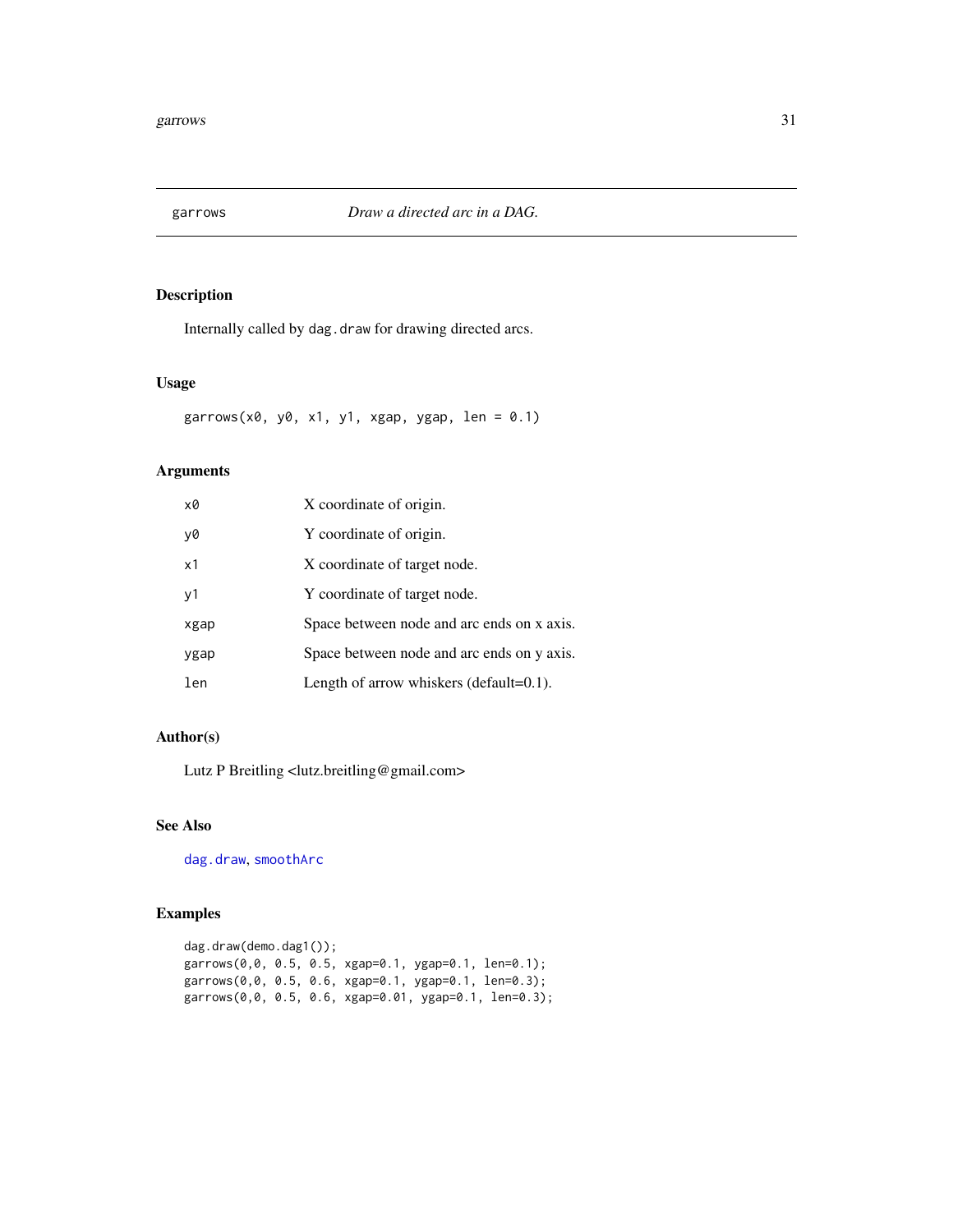<span id="page-31-0"></span>

Another rather superfluous helper function, calculating the radian angle between two radian angles. Internally called by smoothArc.

#### Usage

inAngle(a, b)

#### Arguments

| a | Radian angle 1. |
|---|-----------------|
| b | Radian angle 2. |

# Value

Numeric in range from -pi to pi.

# Author(s)

Lutz P Breitling <lutz.breitling@gmail.com>

#### See Also

[smoothArc](#page-37-1)

# Examples

```
inAngle(pi, pi);
inAngle(pi,-0.5*pi)/pi;
inAngle(pi, 0.5*pi)/pi;
inAngle(pi, 2.5*pi)/pi;
```
is.acyclic *Check if a DAG actually is acyclic.*

# Description

This function checks for each node in a DAG whether backtracing arcs leading to it results in an "infinite recursion" error indicating that there actually is a cyclic part in the DAG (which then obviously seems not to be a DAG).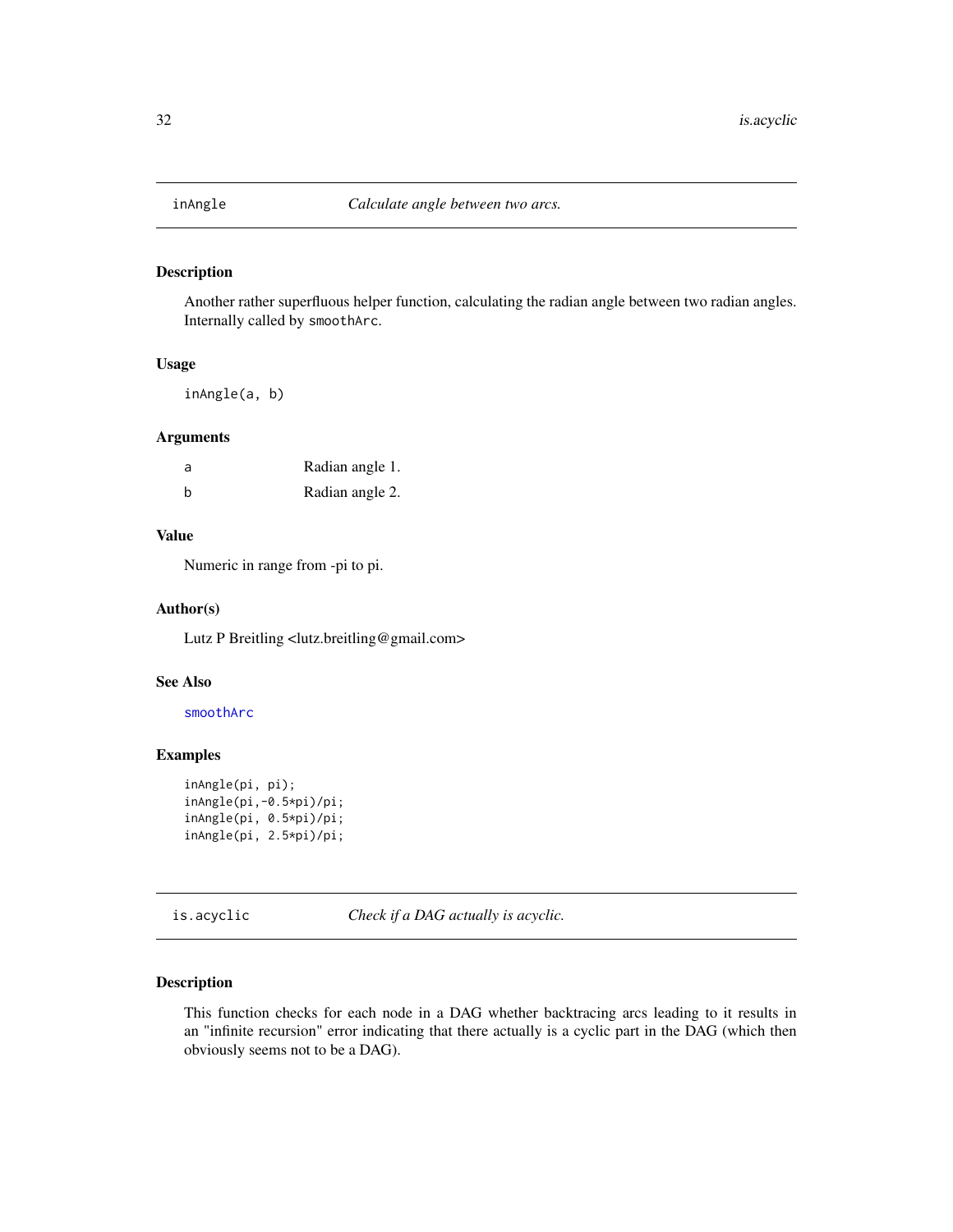#### <span id="page-32-0"></span>is.in 33

# Usage

is.acyclic(dag, maxSecs=NA)

#### Arguments

| dag     | The DAG to be check.                 |
|---------|--------------------------------------|
| maxSecs | maximum time before function aborts; |

# Value

A list with two elements. acyclic is a boolean indicating whether the DAG is acyclic (=TRUE) or contains a cyclic component (=FALSE). nodewise is a vector containing 1 boolean per node in the DAG, TRUE indicating that backtracing from this node does not lead to a cyclic component, FALSE indicating that backtracing from this node leads to a cyclic component.

# Author(s)

Lutz P Breitling <lutz.breitling@gmail.com>

#### Examples

```
dag6<-demo.dag6();
is.acyclic(dag6);
dag6c<-add.arc(dag6, c(3,5));
is.acyclic(dag6c);
```
is.in *Check if a specific numeric value occurs in a vector.*

# Description

Another trivial helper function, called internally by eval.paths. It checks whether the specified (numeric) value is part of a specified vector of (numeric) values.

#### Usage

 $is.in(x, c = NULL)$ 

#### Arguments

| A numeric value, for which the presence in a vector is to be checked. |
|-----------------------------------------------------------------------|
| A vector of numeric values.                                           |

# Value

Boolean; TRUE if value is present, FALSE if not.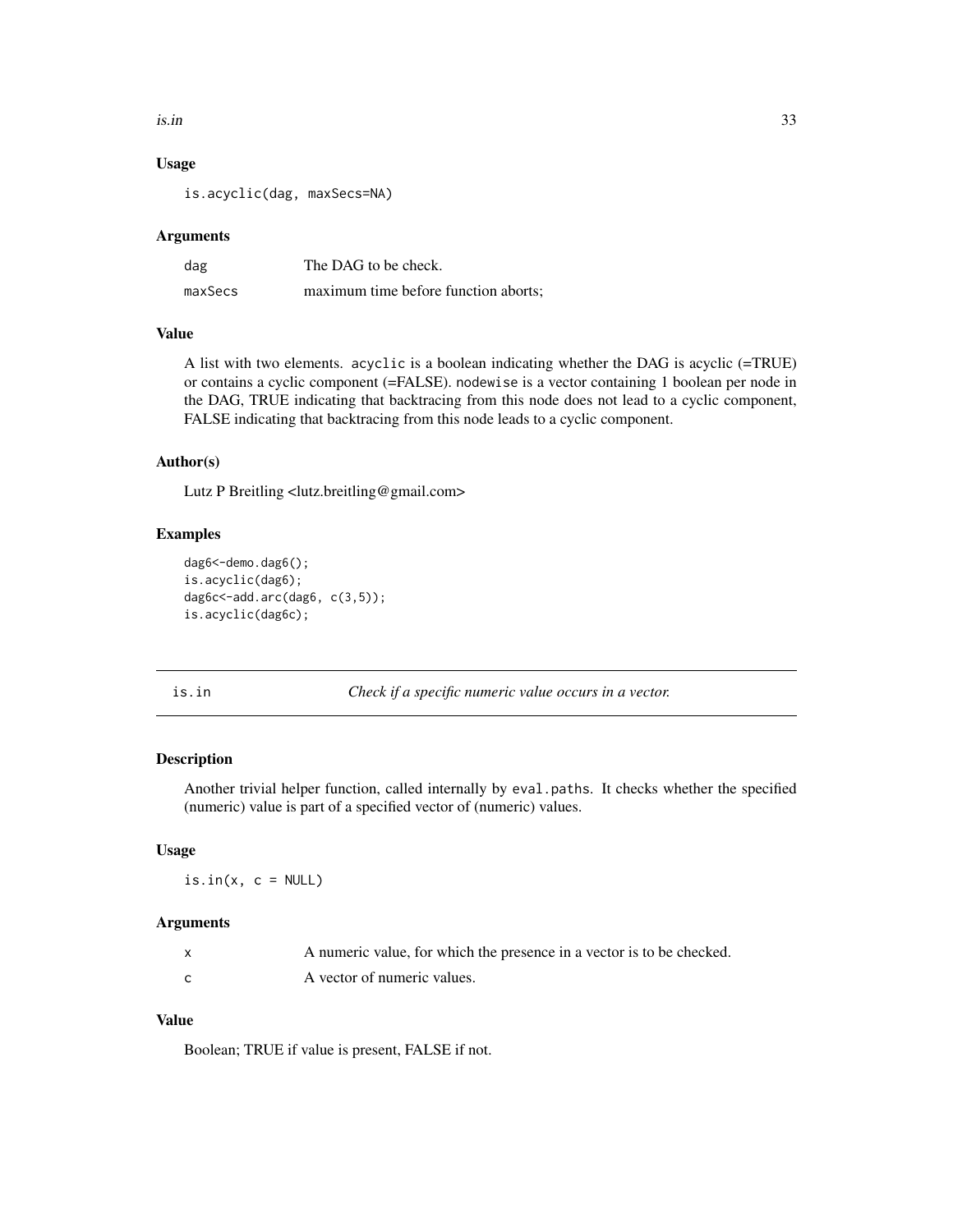# Author(s)

Lutz P Breitling <lutz.breitling@gmail.com>

#### See Also

[eval.paths](#page-27-1)

#### Examples

is.in(4, 1:3)==TRUE; is.in(4, 1:5)==TRUE;

is.unknown *Check if a DAG node presents an unknown variable.*

#### Description

Another helper function, internally used by brute. search. It checks whether the node specified is of type=2 or is named 'unknown'.

# Usage

is.unknown(x, dag)

# Arguments

| x   | The node of interest.    |
|-----|--------------------------|
| dag | The DAG to be evaluated. |

#### Value

TRUE if unknown (acc. to type or name), FALSE otherwise.

#### Author(s)

Lutz P Breitling <lutz.breitling@gmail.com>

# See Also

[brute.search](#page-9-1)

```
dag2<-demo.dag2();
is.unknown(2, dag2);
is.unknown(3, dag2);
dag2u<-dag2; dag2u$names[2]<-"unknown";
is.unknown(2, dag2u);
is.unknown(3, dag2u);
```
<span id="page-33-0"></span>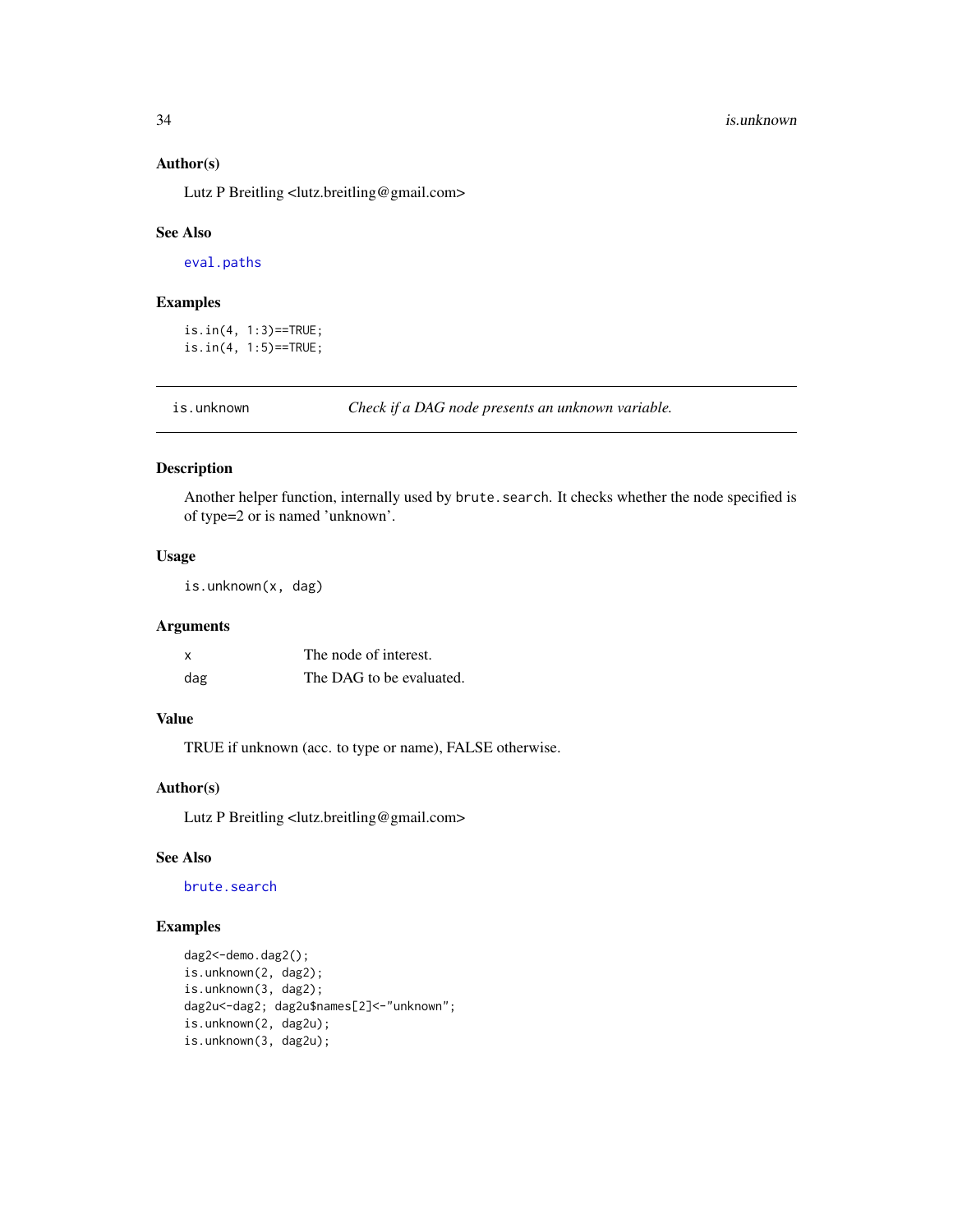<span id="page-34-1"></span><span id="page-34-0"></span>

Evaluates DAG adjustment sets identified by a dag.search (or brute.search) for minimal sufficiency by counting for each sufficient adjustment set A how many smaller sufficient ones that are contained in A exist.

#### Usage

msas(adjSets)

#### Arguments

adjSets The searchRes component of a DAG (or the output of brute. search, which is used by dag.adjust to produce searchRes).

# Value

A vector containing a -1 for each insufficient adjustment set, and for sufficient ones the number of smaller sufficient ones contained in it.

# Author(s)

Lutz P Breitling <lutz.breitling@gmail.com>

## References

Breitling LP (2010). dagR: a suite of R functions for directed acyclic graphs. Epidemiology 21(4):586-587.

Greenland S, Pearl J, Robins JM (1999). Causal diagrams for epidemiologic reserach. Epidemiology 10(1):37-48.

Kn\"uppel S, Stang A (2010). DAG Program: identifying minimal sufficient adjustment sets. Epidemiology 21(1):159.

# See Also

[viv](#page-39-1), [summary\\_dagRdag](#page-38-1)

```
d3<-demo.dag3();
d3s<-dag.search(d3);
msas(d3s$searchRes);
bs<-brute.search(d3);
msas(bs);
```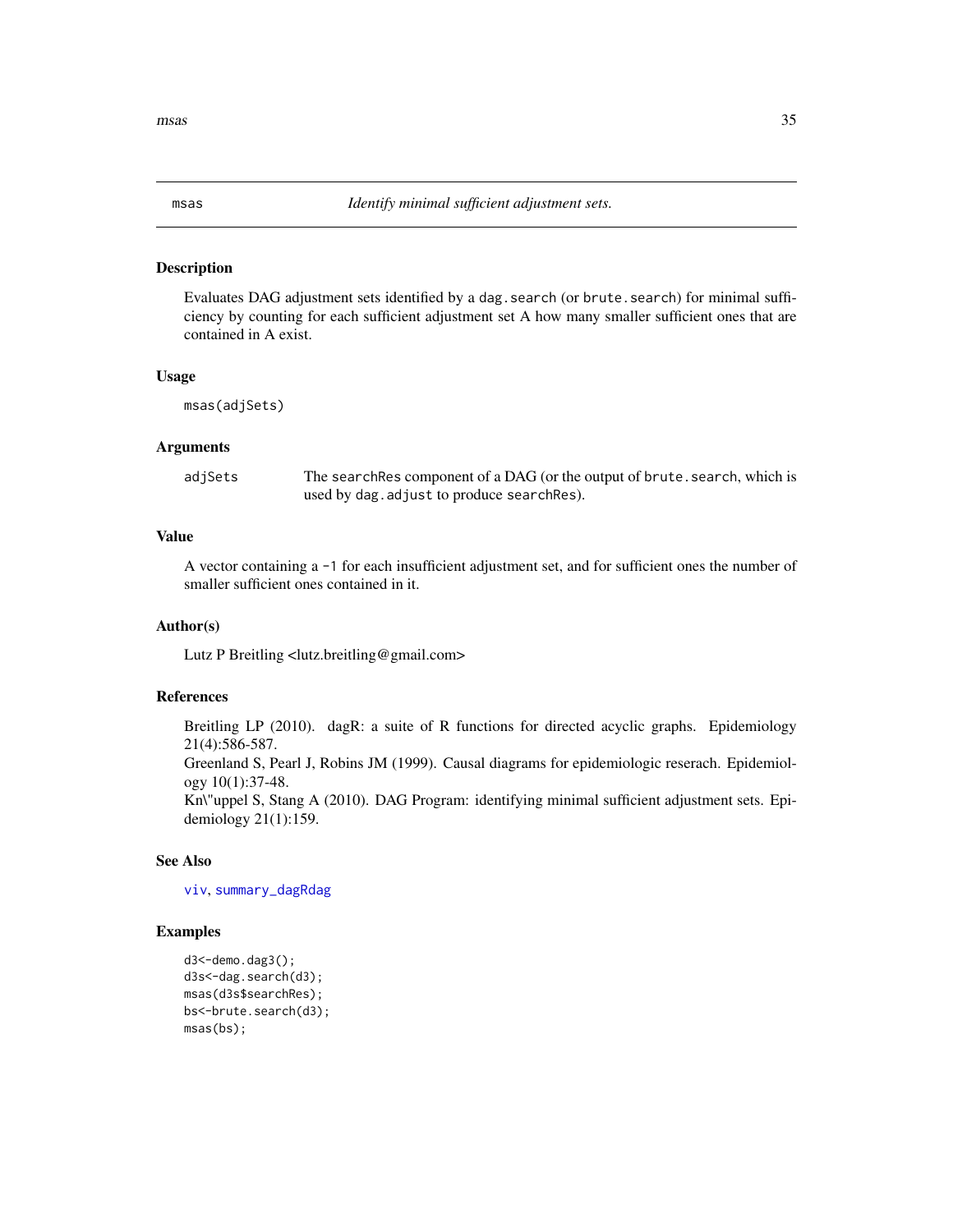<span id="page-35-1"></span><span id="page-35-0"></span>

Function to conveniently remove an arc from an existing DAG.

# Usage

rm.arc(dag, arc)

# Arguments

| dag | The DAG from which to remove the arc.                                                                              |
|-----|--------------------------------------------------------------------------------------------------------------------|
| arc | A single integer, indicating which arc is to be removed (refering to the respective<br>row of the dagsarc matrix). |

#### Value

A DAG with the arc specified removed along with the corresponding attributes like arc types, curves, and path evaluation variables.

### Note

The numbering of the arcs can be visualized by applying dag.draw with the option "numbering=TRUE".

# Author(s)

Lutz P Breitling <lutz.breitling@gmail.com>

# See Also

[add.arc](#page-3-1), [add.node](#page-4-1), [rm.node](#page-36-1)

```
dag1<-demo.dag1();
dag1$arc;
dag1rma <- rm.arc(dag1, 2);
```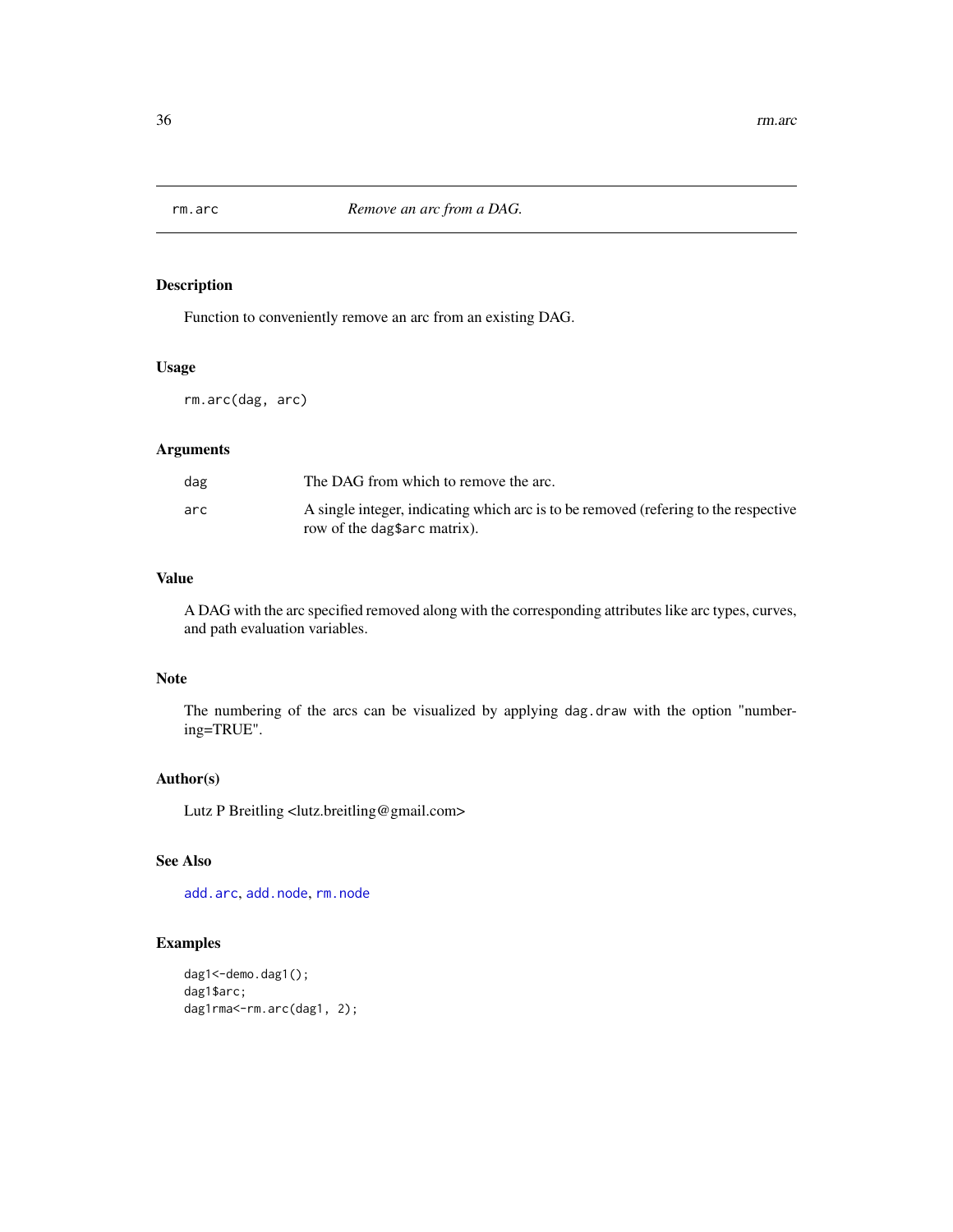<span id="page-36-1"></span><span id="page-36-0"></span>

Function to conveniently remove a node from an existing DAG.

#### Usage

rm.node(dag, node)

# Arguments

| dag  | The DAG from which to remove the node.                    |
|------|-----------------------------------------------------------|
| node | A single integer, indicating which node is to be removed. |

# Value

A DAG with the node specified removed, along with the corresponding attributes and dependent variables, i.e. arcs involving this node are also removed, and the numbering of the nodes (and their occurrence in arcs) is corrected accordingly.

Note: Search components (searchType, searchRes) of the DAG currently are generally set to NULL, even if no path is removed. This is for simplicity, because the node numbers would need to be changed eg. in the searchRes variables etc.

#### Author(s)

Lutz P Breitling <lutz.breitling@gmail.com>

# See Also

[add.node](#page-4-1), [rm.arc](#page-35-1), [add.arc](#page-3-1)

```
dag1a<-dag.adjust(demo.dag1());
dag1armn<-rm.node(dag1a, 3);
```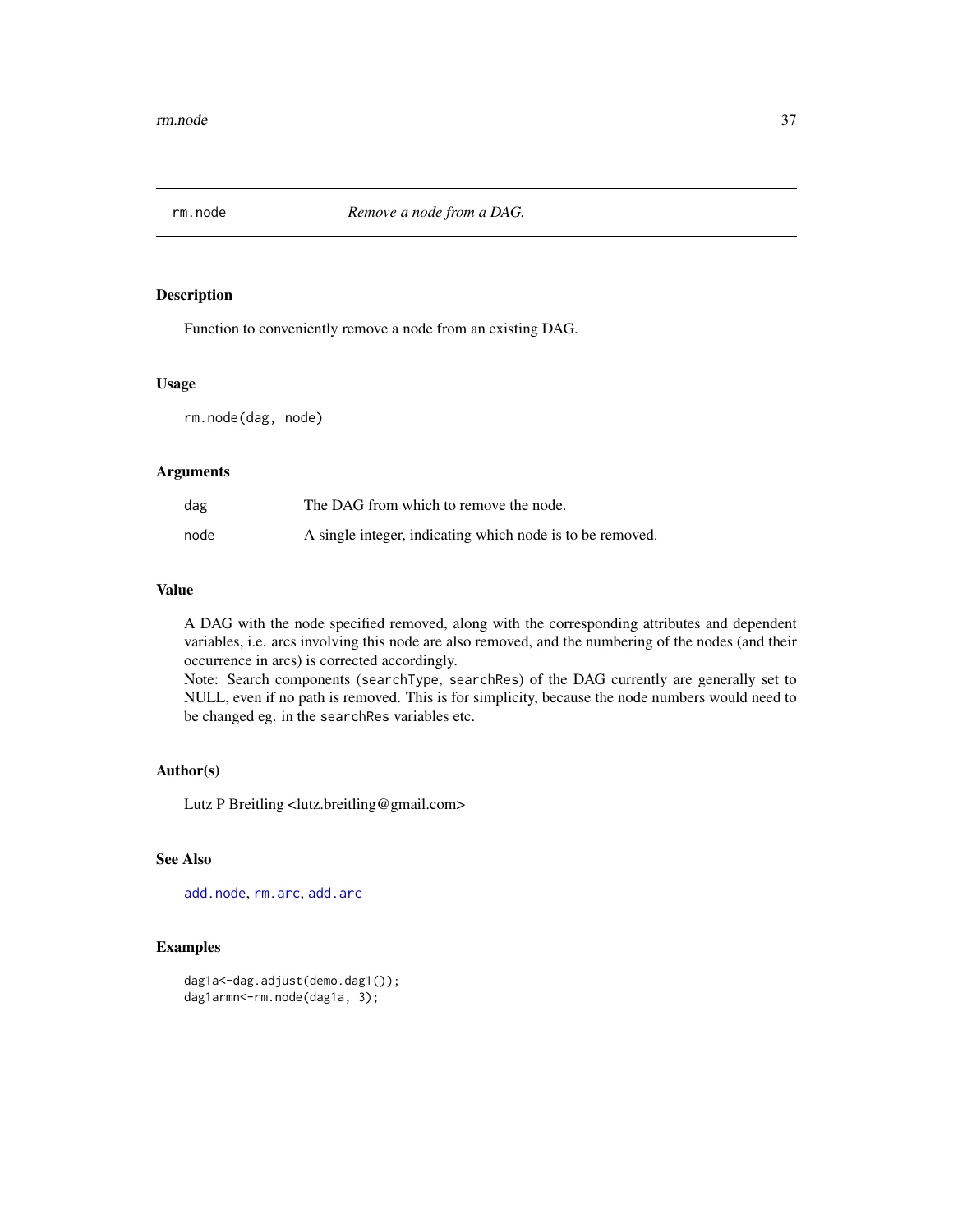<span id="page-37-1"></span><span id="page-37-0"></span>

This draws a dashed connection between two points, curving it so that it goes through a third point. This is internally used by dag.draw to draw associations.

# Usage

smoothArc(A, B, C, res = 20, gap =  $0.05$ , p =  $FALSE$ )

# Arguments

| A   | Vector of length 2, providing xy coordinates of first point.                                                    |
|-----|-----------------------------------------------------------------------------------------------------------------|
| B   | Vector of length 2, providing xy coordinates of second point.                                                   |
| C   | Vector of length 2, indicating xy coordinates through which the association<br>should be curved.                |
| res | How smooth should the curve be drawn?                                                                           |
| gap | How far from point A and B should the line end?                                                                 |
| p   | If TRUE, the point through which the curve goes is drawn (this is to allow better<br>moving it with dag. move). |

#### Note

In the version 1.0.1 distributed as online supplemental material with Breitling (2010), the function contains arbitrary default values used during development.

#### Author(s)

Lutz P Breitling <lutz.breitling@gmail.com>

#### References

Breitling LP (2010). dagR: a suite of R functions for directed acyclic graphs. Epidemiology 21(4):586-587.

#### See Also

[dag.draw](#page-13-1), [dag.move](#page-17-1)

```
dag.draw(demo.dag1());
smoothArc(c(0.5,0.5), c(1,1), c(0.75,0.6), p=TRUE);
smoothArc(c(0.5,0.5), c(1,1), c(0.65,0.6), p=TRUE);
smoothArc(c(0.5,0.5), c(1,1), c(0.55,0.6), p=TRUE);
smoothArc(c(0.5,0.5), c(1,1), c(0.45,0.6), p=TRUE);
```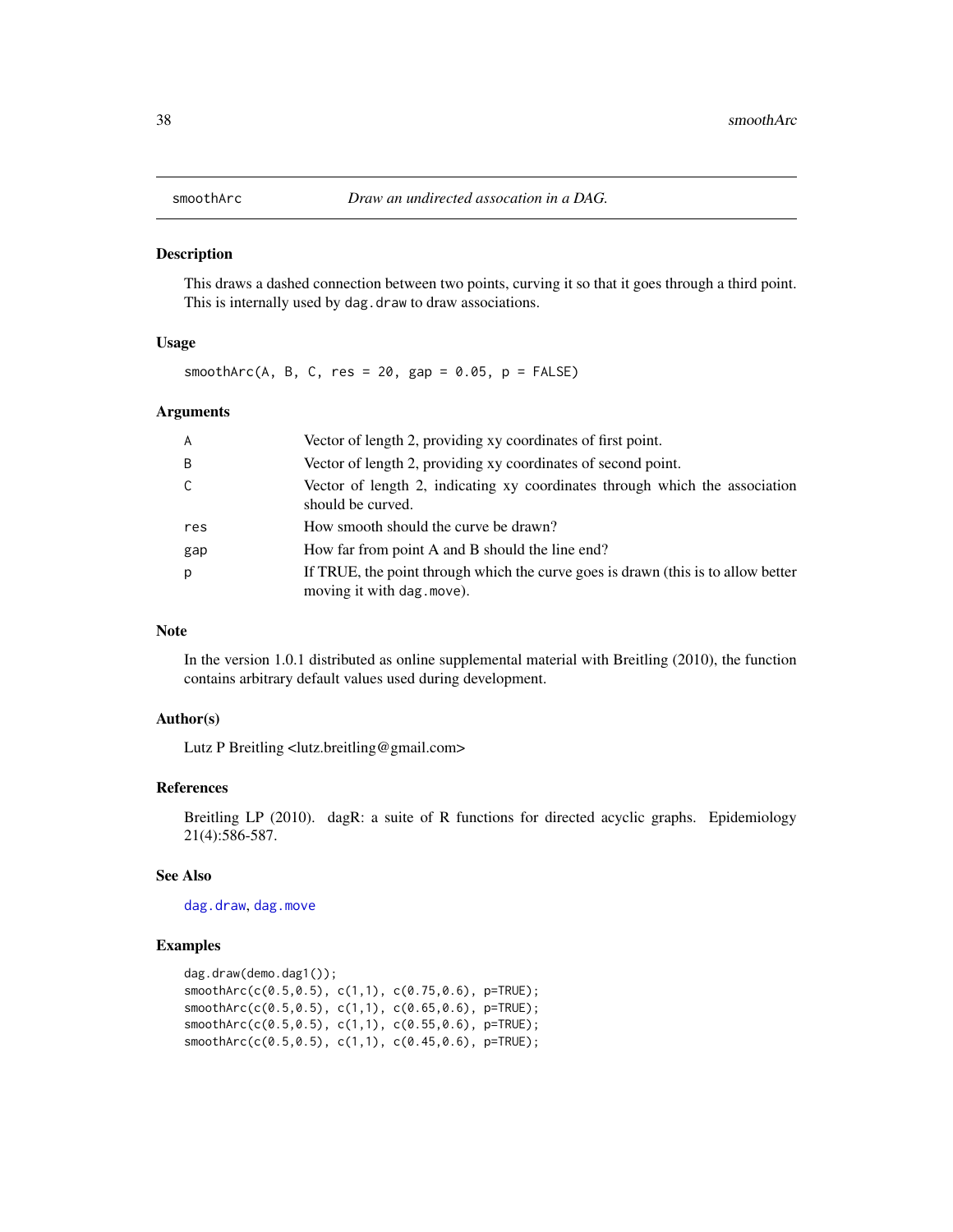<span id="page-38-1"></span><span id="page-38-0"></span>Generic function summary code for class dagRdag, which is used by package dagR from version 1.1.1 on. *At present, it actually is NOT coded as a generic function!*

#### Usage

```
summary_dagRdag(dag)
```
# Arguments

dag An object of class dagRdag.

#### Details

Summarizes according to what functions have been applied to the DAG. It does not itself call dag. search and the like. Exception: is calls is. acyclic (with maxSecs=5).

# Author(s)

Lutz P Breitling <lutz.breitling@gmail.com>

# References

Breitling LP (2010). dagR: a suite of R functions for directed acyclic graphs. Epidemiology 21(4):586-587.

Greenland S, Pearl J, Robins JM (1999). Causal diagrams for epidemiologic reserach. Epidemiology 10(1):37-48.

Kn\"uppel S, Stang A (2010). DAG Program: identifying minimal sufficient adjustment sets. Epidemiology 21(1):159.

```
d3<-demo.dag3();
d3s<-dag.search(d3);
d3a<-dag.adjust(d3, 2);
d3as<-dag.search(d3a);
summary_dagRdag(d3);
summary_dagRdag(d3s);
summary_dagRdag(d3a);
summary_dagRdag(d3as);
```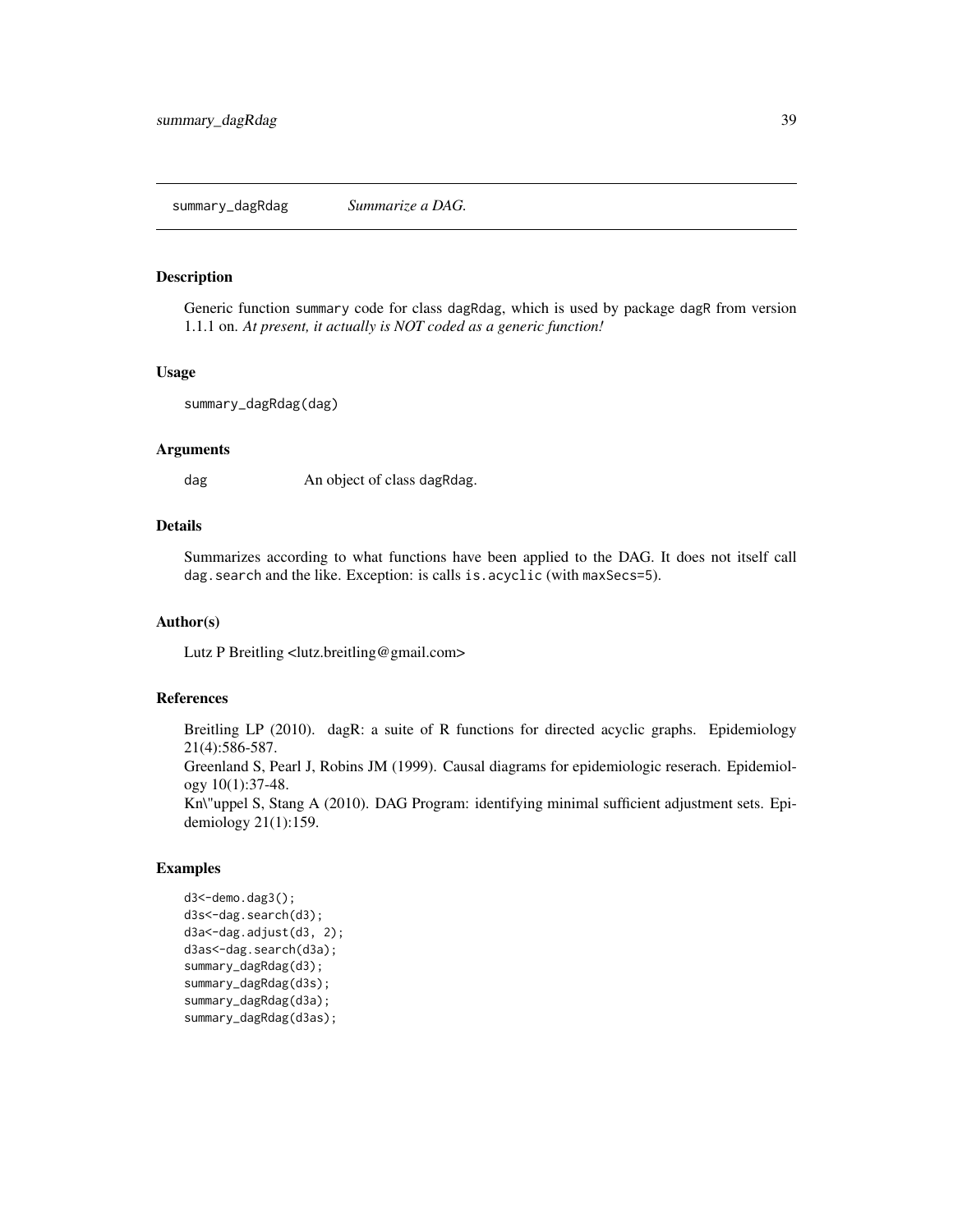Checks if all numeric elements of a vector occur also in another vector. It is internally used by msas to check if some adjustment set is contained in another one.

# Usage

viv(v1, v2)

# Arguments

| ν1 | The vector whose occurrence in $v2$ is to be checked. |
|----|-------------------------------------------------------|
| v2 | The vector in which v1 might occur.                   |

# Details

If a value occurs more than once in v1, it is counted as contained in v2 if it appears there once. An empty v1 (consisting only of NA) is considered to be contained in any v2.

# Value

TRUE if v1 occurs in v2, FALSE otherwise.

# Author(s)

Lutz P Breitling <lutz.breitling@gmail.com>

# See Also

[msas](#page-34-1)

# Examples

v1<-c(NA,NA,NA) v2<-c(1,NA,NA)  $v3 < -c(1,1,1)$ viv(v1,v2) viv(v2,v3) viv(v2,v1)

<span id="page-39-1"></span><span id="page-39-0"></span>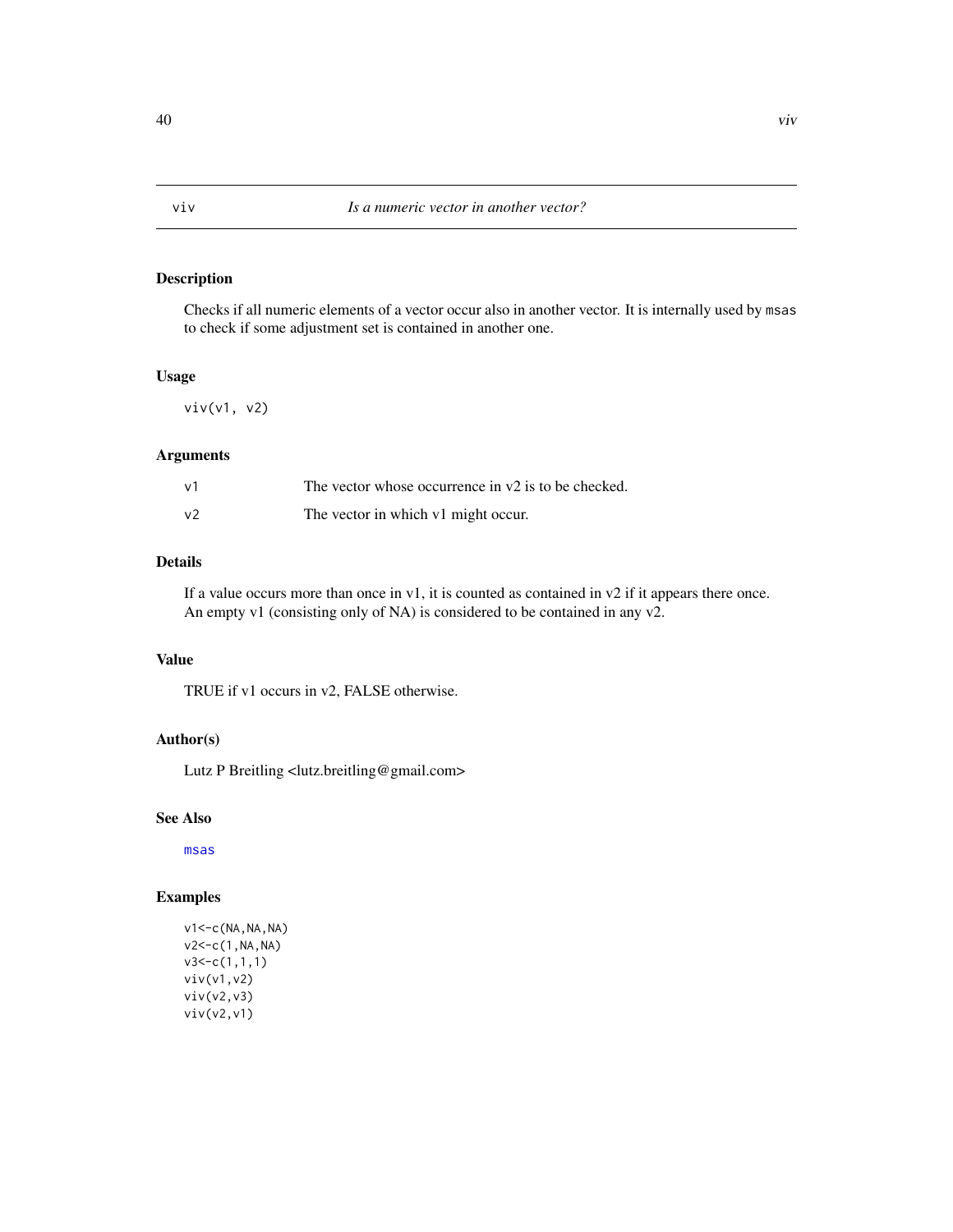<span id="page-40-1"></span><span id="page-40-0"></span>

This function writes the paths into a DAG drawing, using the symbols ('C', 'U', 'X', 'Y') used in the drawing, indicating directed arcs by '<' and '>', undirected ones by '-'. Since version 1.1.2, alt.symb allow usage of custom node symbols, though multi-character symbols will not be formatted well. Adjusted variables are under- and over-lined. If the paths have been evaluated using eval.paths, the status are also written.

# Usage

write.paths(dag,  $px = 0.5$ ,  $py = -0.06$ , alt.symb = TRUE)

#### Arguments

| dag      | The DAG that has been drawn.                                                  |
|----------|-------------------------------------------------------------------------------|
| pх       | An x coordinate to change the position of the path writing.                   |
| p٧       | A y coordinate to change the position of the path writing.                    |
| alt.symb | Boolean indicating if alternative node symbols (dag\$symbols) should be used. |
|          |                                                                               |

#### Author(s)

Lutz P Breitling <lutz.breitling@gmail.com>

# See Also

[dag.draw](#page-13-1), [find.paths](#page-29-1), [eval.paths](#page-27-1), [dag.legend](#page-16-2)

```
dag1<-demo.dag1();
dag.draw(dag1);
dag1a<-dag.adjust(dag1);
write.paths(dag1a);
```